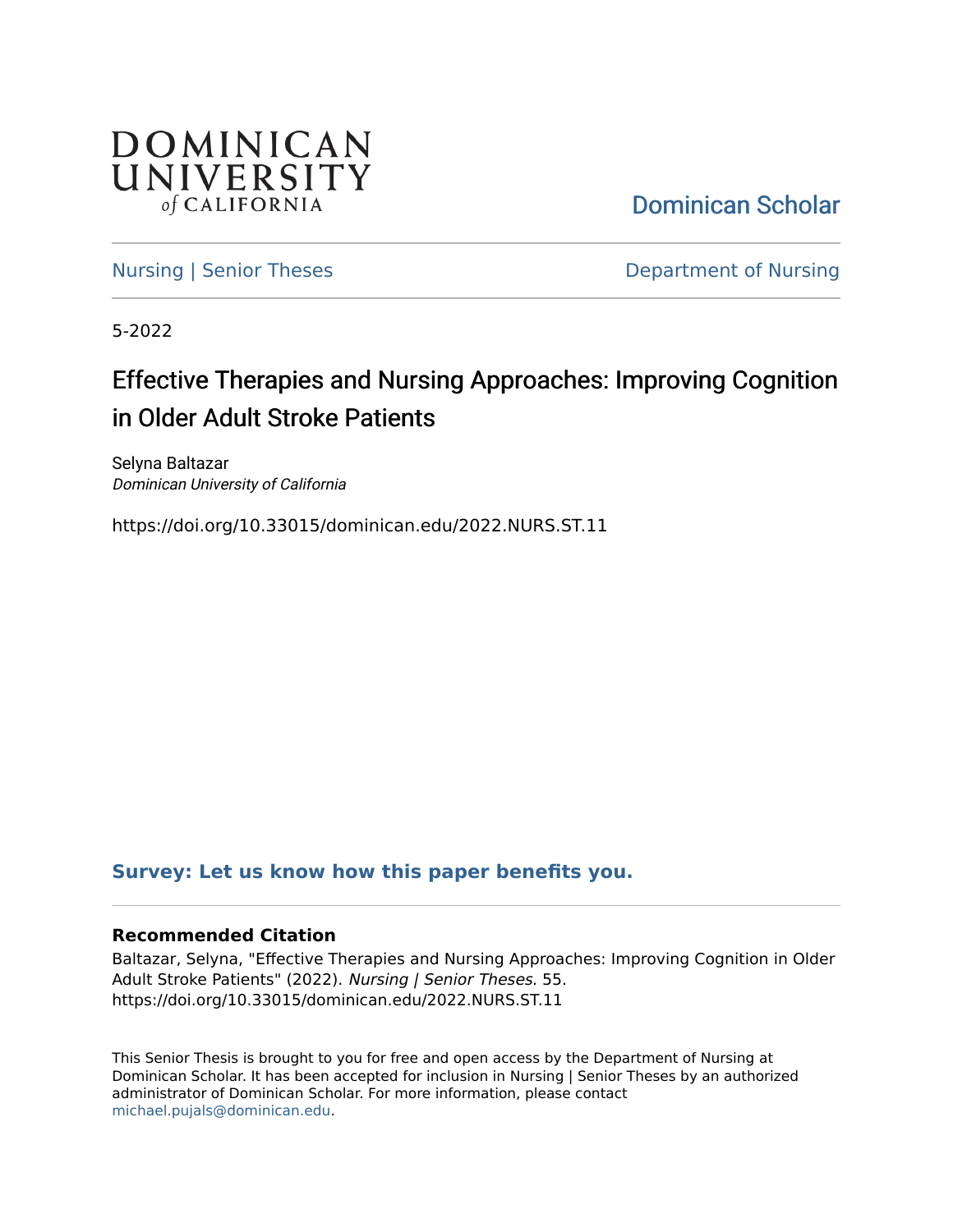# **Effective Therapies and Nursing Approaches:**

### **Improving Cognition in Older Adult Stroke Patients**

Selyna Baltazar

School of Nursing, Dominican University of California

NURS 4500: Nursing Research and Senior Thesis (Capstone)

Dr. Patricia Harris

December 13, 2021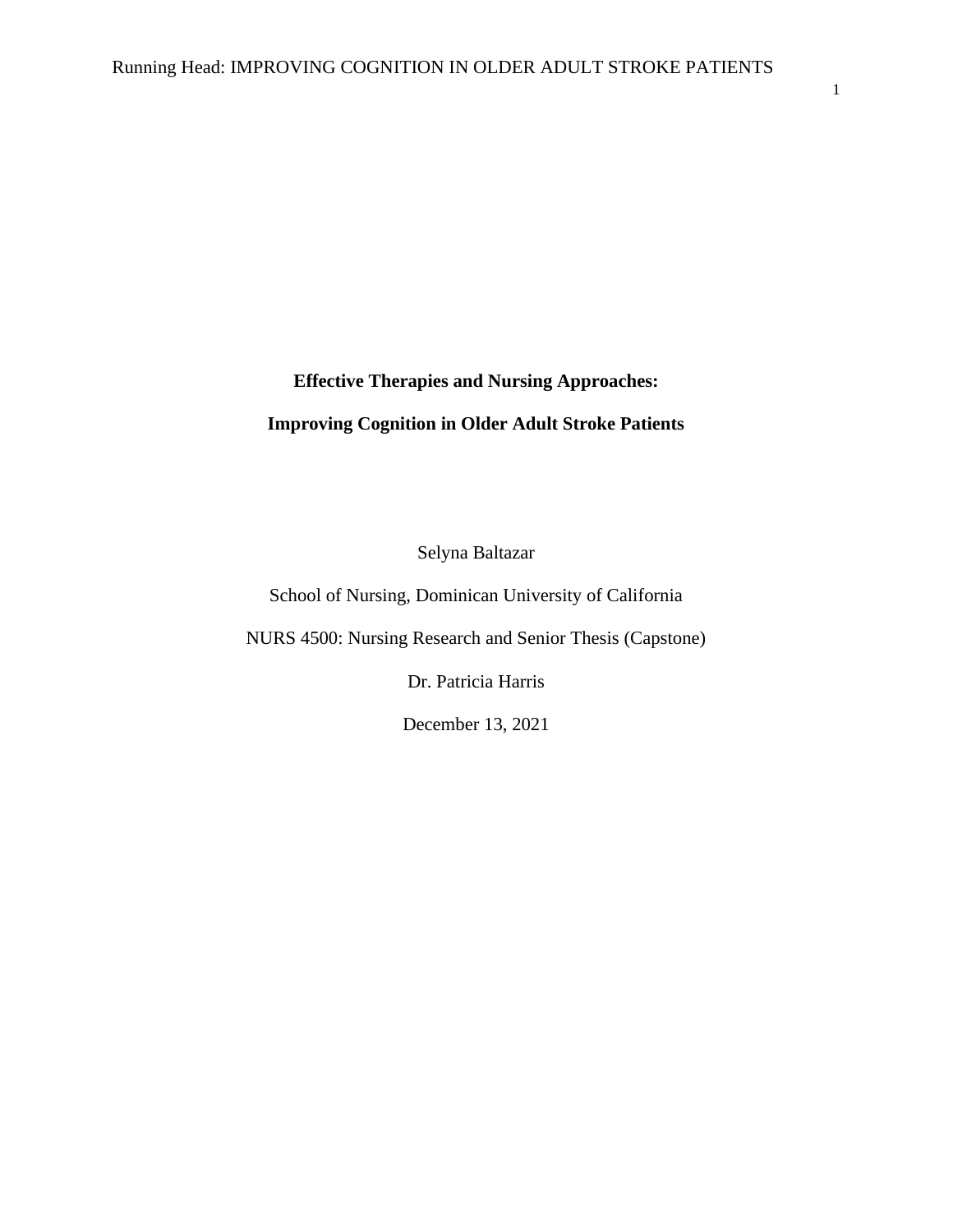#### **Abstract**

#### **Background**

Ischemic stroke occurs in thousands of older adults throughout the year. Due to the lack of oxygen entering the brain, many patients experience a decline in cognitive function due to ischemic stroke. Cognition is the ability to understand, learn, and remember information which is needed for completing daily tasks. Modern technology has allowed for patients to survive ischemic strokes but has yet to provide proper screening tools and methods for stroke-related cognitive impairment.

#### **Objective**

To investigate the best practices for identifying, treating, and caring for patients with a cognitive injury related to a stroke. A review of the research literature will be performed and a proposal for further research will be provided.

#### **Summary of Findings**

Through the review of the research different types of screening tools were identified, which potentially could assist in determining whether or not a patient is experiencing declines in cognition after a stroke. Guided therapies and interventions used by stroke patients exhibited positive effects on their cognition. Self-management programs also provided beneficial outcomes for participants, which also has allowed them to be more active in their plan of care. Despite all the productive findings, further research should be conducted to support the studies' results and close the gaps within the research literature.

#### **Proposal**

Through a mixed-method study that employs quantitative and qualitative methods, researchers will investigate the use of guided visualization and self-management training,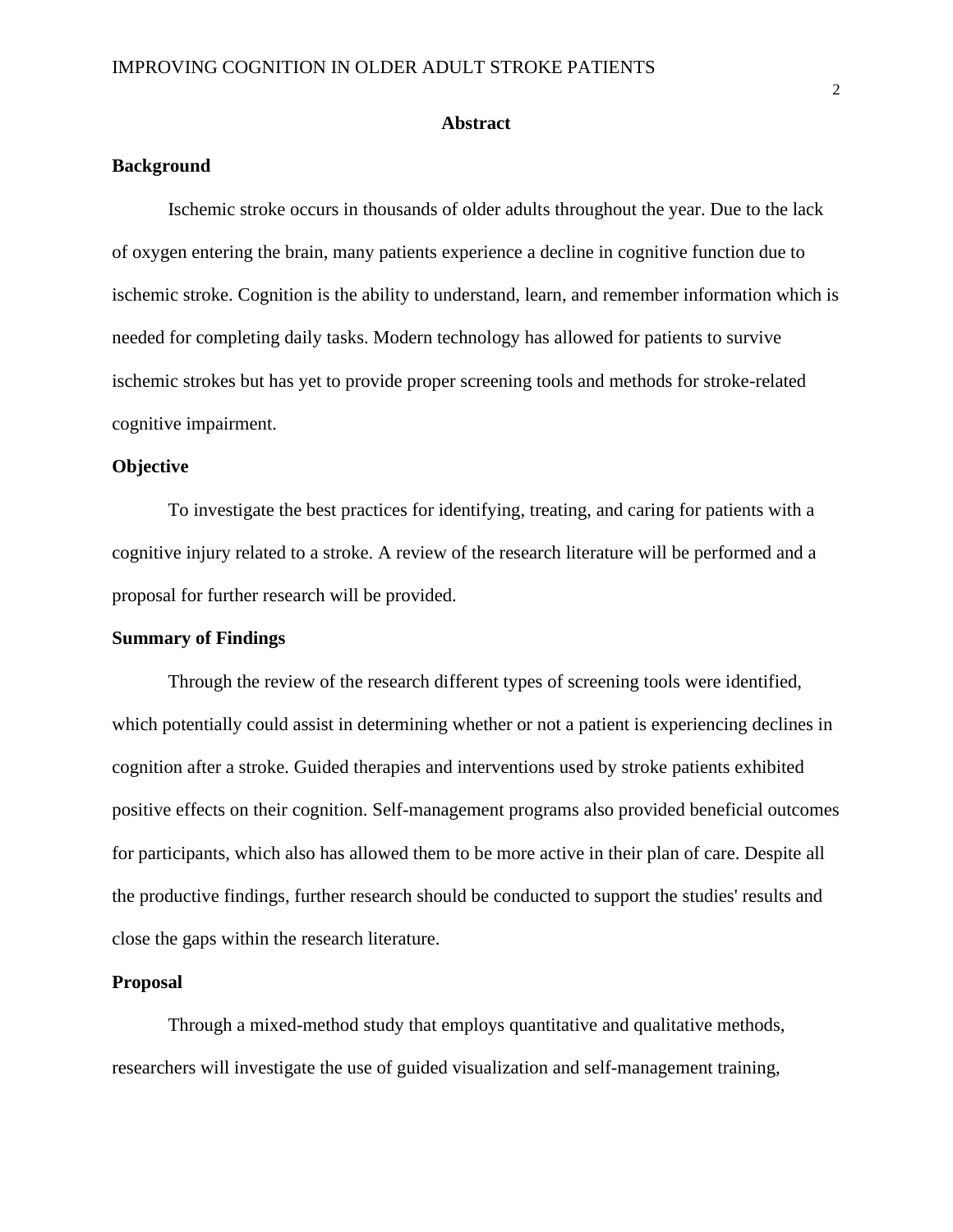implemented for patients by nurses. The goal is to determine the impact of these interventions to find the most effective for potentially improving the cognitive function of stroke patients.

*Keywords: stroke, cognitive impairment, treatment, quality of care, interventions, screening*

**Contents**

**[Introduction](#page-4-0)** 4

**[Literature Review](#page-6-0)** 6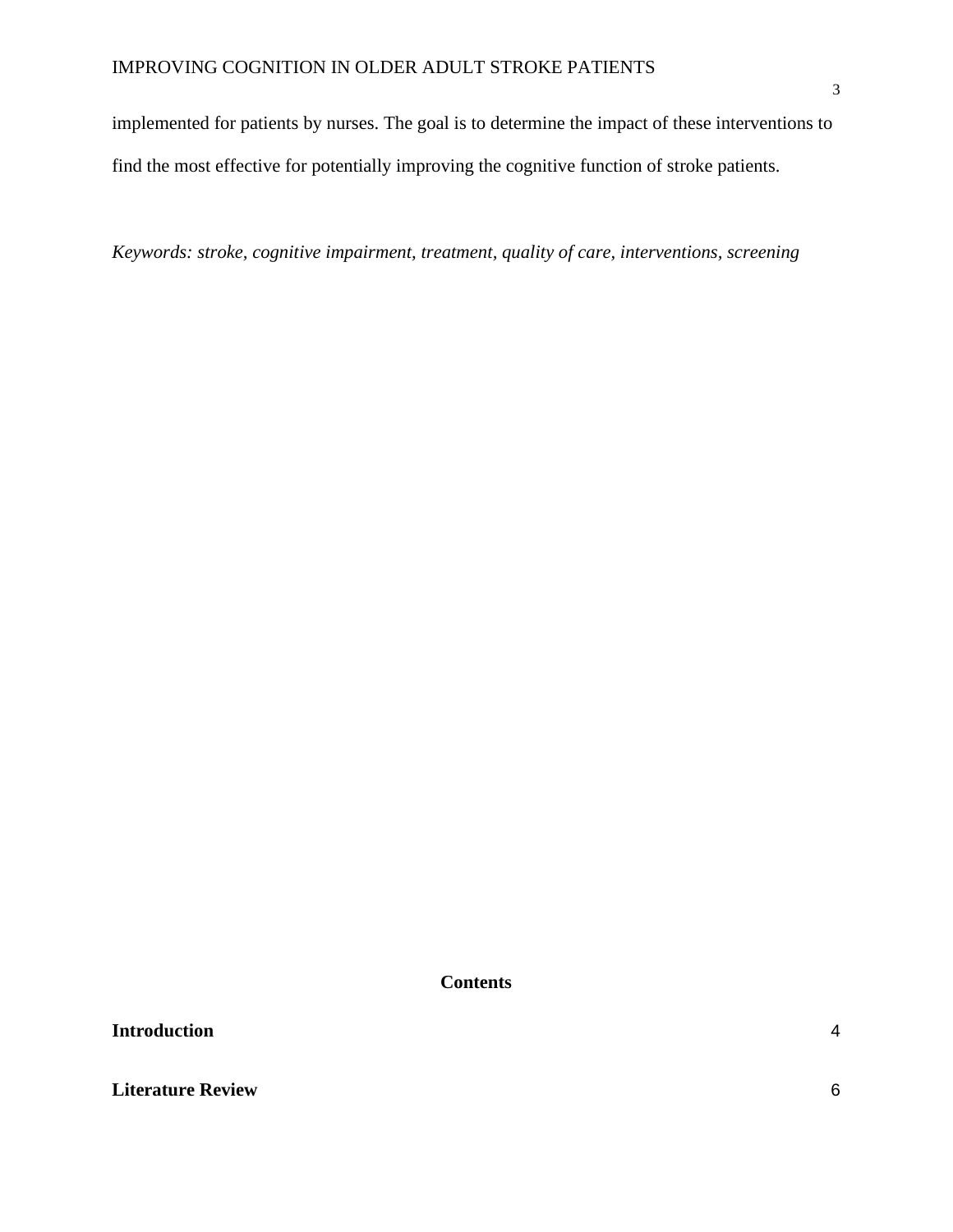|                                          | $\overline{4}$   |
|------------------------------------------|------------------|
| Screening Tools for Cognitive Impairment | 6                |
| Therapeutic Interventions for Cognition  | $\boldsymbol{9}$ |
| Self-Management Interventions            | 12               |
| <b>Proposal for Further Study</b>        | 155              |
| <b>Theoretical Framework</b>             | 16               |
| <b>Research Aims</b>                     | 17               |
| <b>Ethical Considerations</b>            | 177              |
| Research method                          | 18               |
| Sample Population                        | 19               |
| Sample Size                              | 20               |
| Sample Recruitment                       | 200              |
| Analysis                                 | 21               |
| <b>Potential Outcomes</b>                | 211              |
| Conclusion                               | 222              |
| <b>Appendix: Literature Review Table</b> | 288              |

# Introduction

<span id="page-4-0"></span>According to the Centers for Disease Control (CDC, 2021), over 795,000 people in the United States have experienced a stroke annually. Over eighty percent of the strokes experienced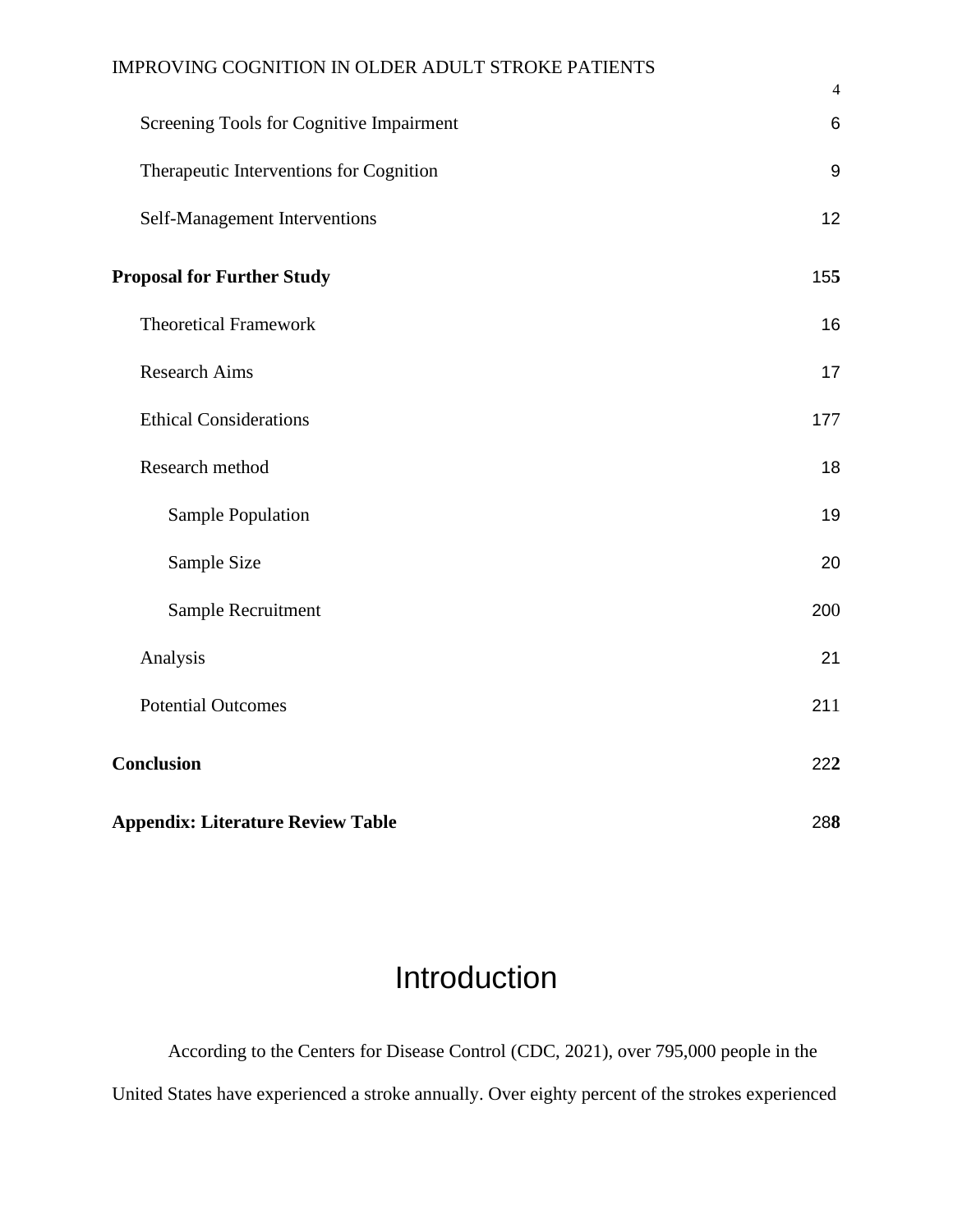in the United States (U.S.) are ischemic strokes (CDC, 2021, para. 4). Ischemic strokes occur when the blood vessels in the brain become occluded or narrowed, severely reducing the blood flow to the brain (Mayo Clinic, 2021). Due to the lack of oxygen from reduced blood flow, the brain becomes damaged, affecting cognitive function.

Cognitive function allows for the ability for an individual to learn, think, and recall information, which are all components that are vital for completing activities of daily living (National Institute of Aging, 2020). Ischemic stroke deprives the brain of the blood supply and oxygenation required to facilitate such functions, resulting in vascular cognitive impairment. Cognitive impairment is "when a person has trouble remembering, learning new things, concentrating, or making decisions that affect their everyday life" (CDC, 2011). Without these abilities, the transition back to daily living after hospitalization becomes difficult for an individual by tenfold.

Modern technology and medicine have allowed for millions of older adults in the United States to survive ischemic strokes. But with more stroke survivors comes a higher risk for cognitive impairment and injury among patients. Since most injuries after a stroke are related to sensory and motor impairment, a decline in cognitive function may be overlooked (Kalaria et al, 2016). With new developments and better understandings of how to treat and prevent stroke, it is imperative to also find optimal practices for identifying cognitive impairment, treatments on how to effectively care for and improve cognitive impairment, and to create the best outlook for patients' well-being after such a traumatic injury. As patients' cognitive abilities decrease, it heavily influences the quality of care a nurse is able to provide for their patients, as oftentimes the patients are no longer able to communicate, understand, or behave as they previously did in their daily lives.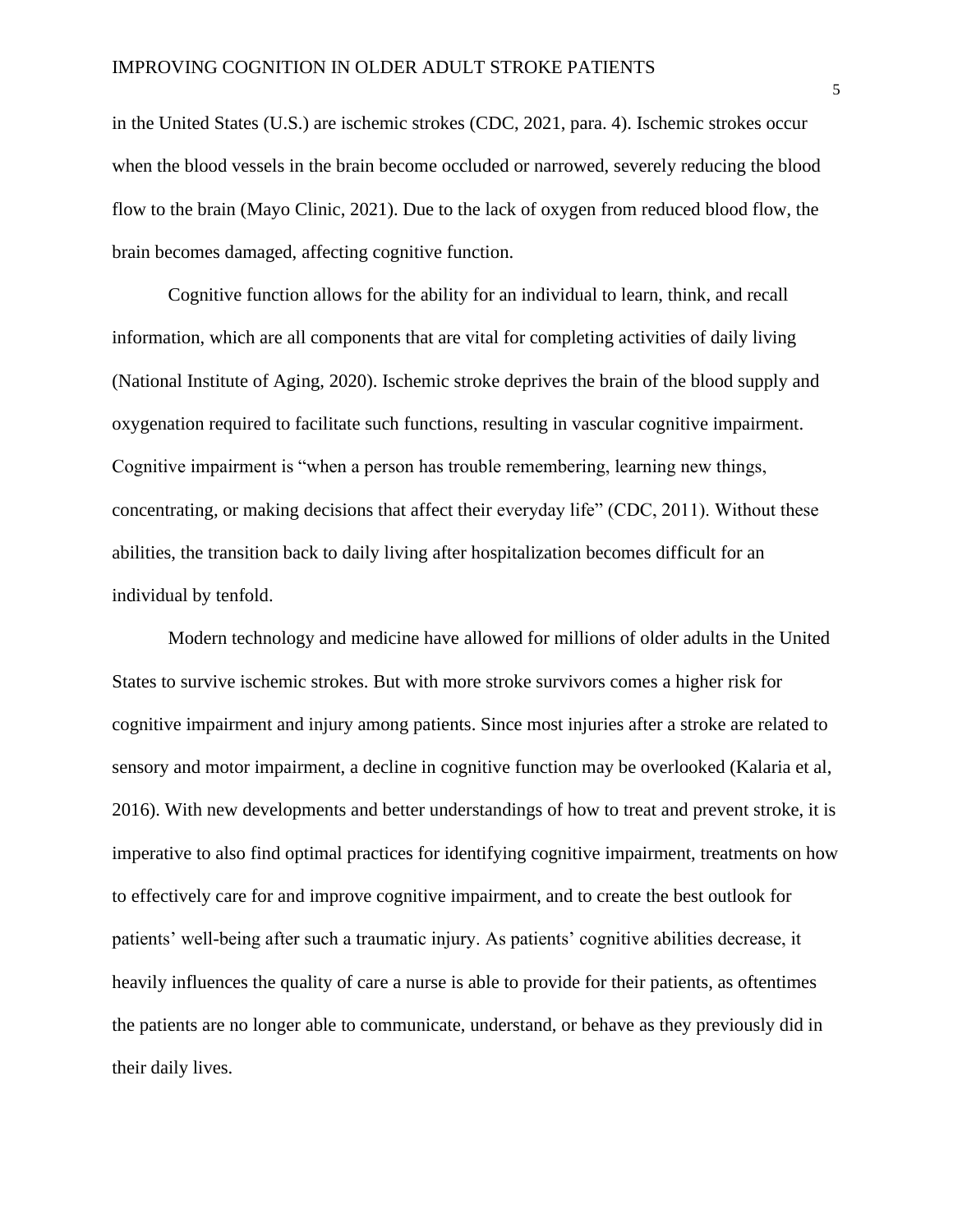# Literature Review

<span id="page-6-0"></span>What are the most effective therapies and approaches of nursing for identifying, managing, and improving cognition after a stroke in older adults?

With the literature review focusing on cognitive impairment related to ischemic stroke, much of the research done was based around keywords such as "cognitive impairment", "stroke", "cognition screening", "cognitive impairment interventions", and "cognitive therapy". The articles used in the research of the literature review were found through the PubMed Central database using the keywords, but also led me to articles that were in the Cochrane database.

Through the research done, six articles were able to be used as evidence for the research review about screening tools and improving cognitive impairment. The studies have been organized into four categories. The first category is pertinent to screening tools for stroke-related cognitive impairment, the second is related to therapeutic interventions that have been used to aid cognitive deficits, and the third category focuses on self-management interventions. See the Literature Review in the Appendix for a summary of each article.

## <span id="page-6-1"></span>Screening Tools for Cognitive Impairment

Screening for cognitive impairment is important for the proper development of appropriate treatment and care for a recovering stroke patient. Two articles in this category discuss various ways of evaluating for cognitive impairment among patients and early screening can allow for early development of interventions to quickly address the deficits caused by stroke. Evaluating cognitive function has been done through assessment of neurological tests and daily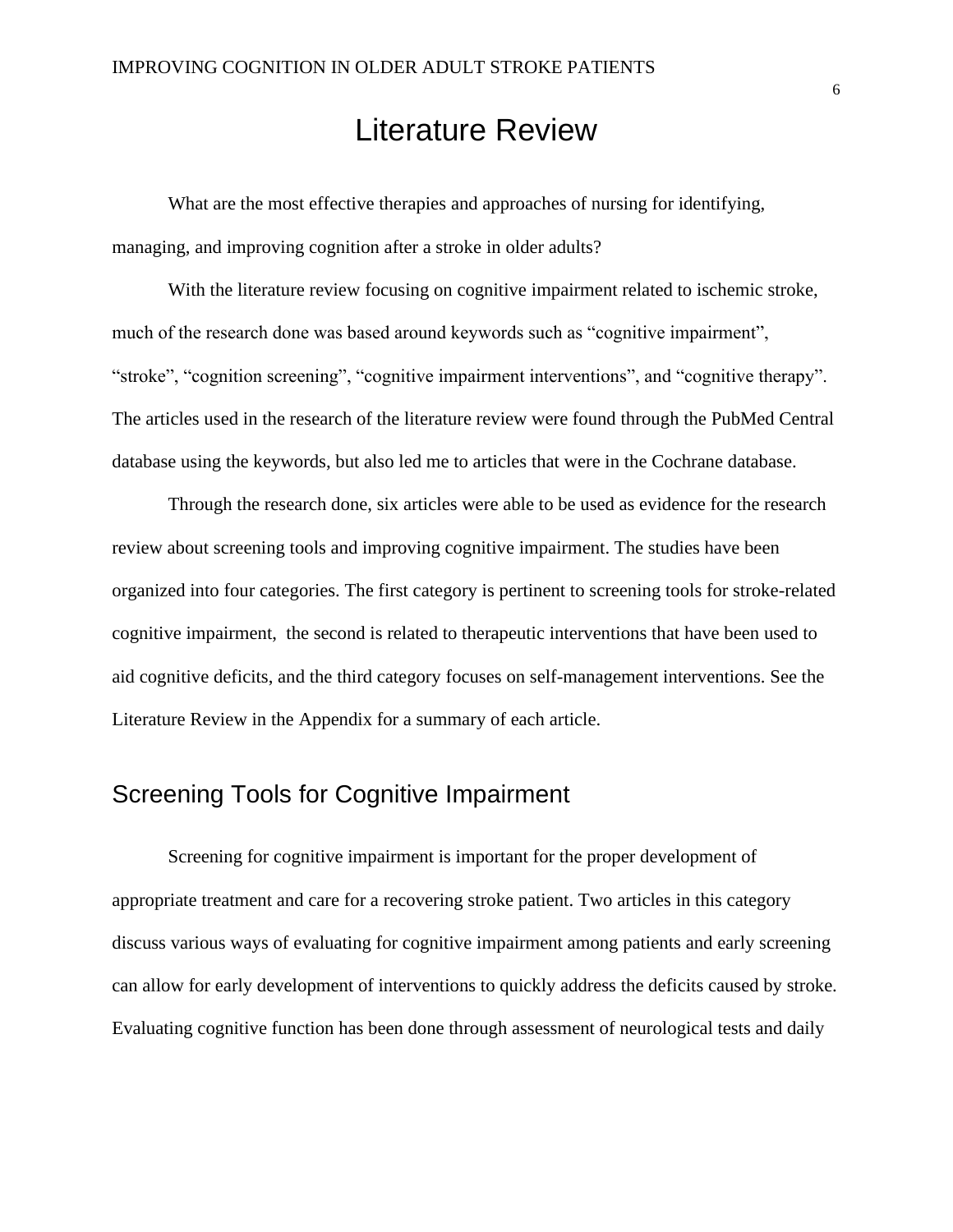functioning, along with further analyzing biomarkers that have been linked to declines or changes in cognition.

The validation study, "Screening for Cognitive Impairment with the Montreal Cognitive Assessment in Chinese Patients with Acute Mild Stroke and Transient Ischaemic Attack" (Zuo et al, 2016), aimed to establish the checkpoint in the Montreal Cognitive Assessment, a brief screening tool, used for cognitive impairment found in patients who had a mild stroke or TIA. The study recruited 80 patients who had an acute mild ischemic stroke, as well as 22 patients who had experienced a transient ischemic attack (TIA). Those who had experienced an acute stroke were diagnosed using the WHO criteria, whereas the TIA was determined by the American Stroke Association (Zuo et al, 2016). A meta-analysis using a non-randomized controlled trial was performed. A series of neuropsychological tests were done on the selected patients. The tests aligned with the standards for cognitive impairment under the National Institute of Neurological Disorders and Stroke, along with the Canadian Stroke Network (Zuo et al, 2016). Patients were assessed by their basic daily functioning, using the Katz basic activities of daily living scale. Complex function was also judged using the Brody instrumental activities of daily living scale. Participants were tested within two weeks of experiencing a mild stroke or a TIA. Of those participants more than half of them had cognitive impairment which was detected through the series of neuropsychological tests (Zuo et al, 2016). The Montreal Cognitive Assessment was found to be a sensitive and specific tool for identifying cognitive impairment in patients who had experienced a mild stroke. Due to the findings of this study, cognitive deficits potentially could be identified earlier, allowing for early intervention and more focused and prioritized treatment. A couple limitations of the study include lack of random sampling and a small sample size.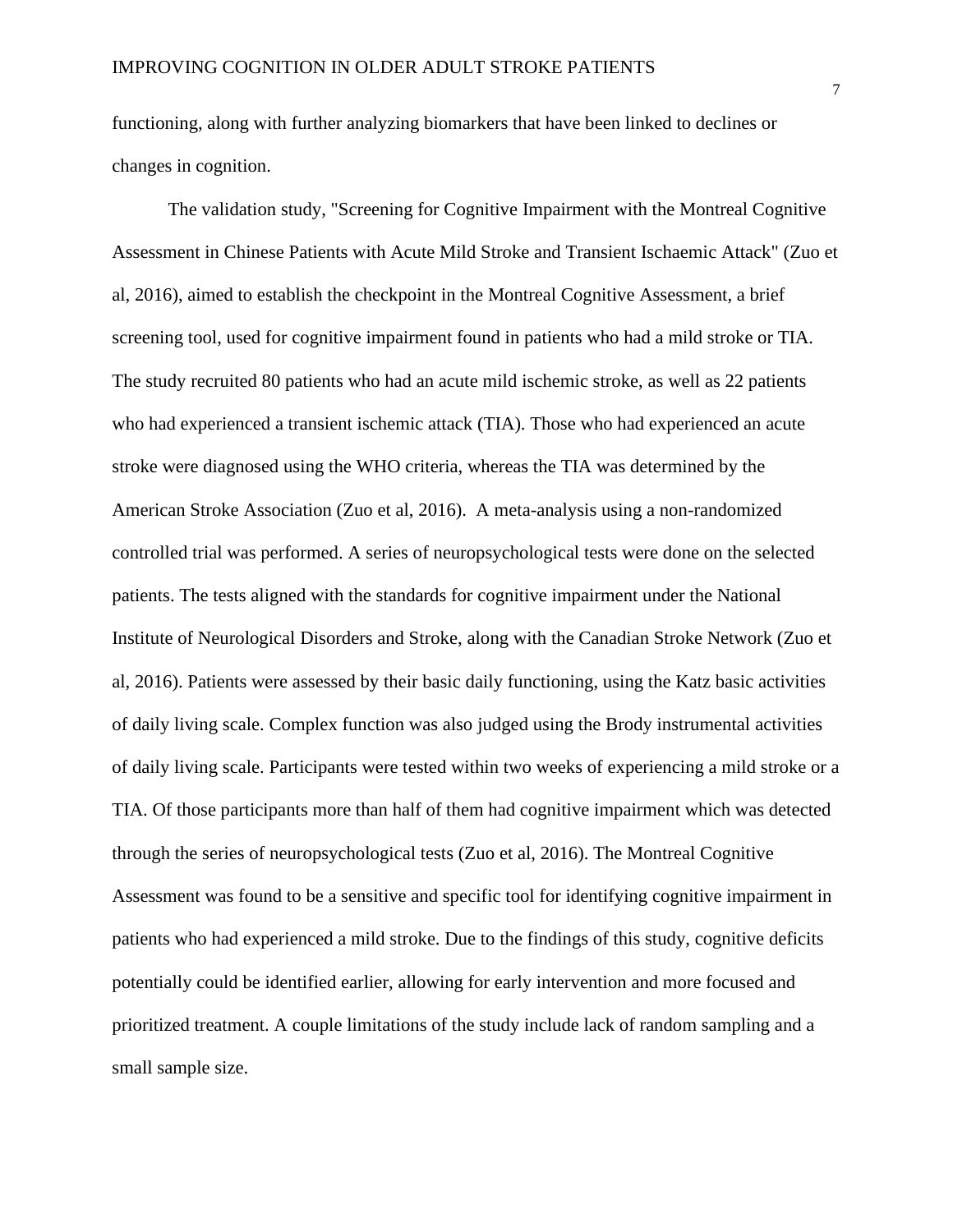A study of "Serum Tissue Inhibitor of Metalloproteinase‐1 and Risk of Cognitive Impairment After Acute Ischaemic Stroke" by Ge et al (2020), examined the relationship between serum tissue inhibitor metalloproteinase-1 (TIMP-1) with post-stroke cognitive impairment was investigated. TIMP-1 is a serum biomarker that has been shown to increase after an episode of cerebral edema (Lorenzl et al, 2003). To select the participants, patients could not be visually and hearing impaired, and had to complete cognitive function assessments (Ge et al, 2020). The study had 598 ischemic stroke patients who were successfully measured for serum TIMP-1. Patients were assessed based on fasting blood samples, blood pressures, the use of the Mini-Mental State Examination and the Montreal Cognitive Assessment at three months of being a part of the study (Ge et al, 2020). When the participants were assessed, 316 of the 598 included had cognitive impairment after 3 months (Ge et al, 2020). The study found an association between higher TIMP-1 levels and the cognitive impairment rate. The study demonstrated the importance of testing biomarkers to identify and diagnose cognitive function deficits following a stroke. The limitation of this study, however, includes how the study was mainly done on stroke patients from China, so the important findings may not apply to other populations in different countries.

With stroke rehabilitation, screening for cognitive impairment is an aspect that tends to be overlooked in their care and plan of treatment (Zuo et al, 2016). When treating a patient who is recovering from a stroke, motor function is the main focus of rehabilitation and cognition becomes a secondary priority. Cognition is important for patients as it is how they understand and perceive what is around them, how they comprehend language, and how they make decisions for themselves. Without proper screening, there would continuously be a disconnect between their treatment plan and how the patient recovers because of the lack of awareness of their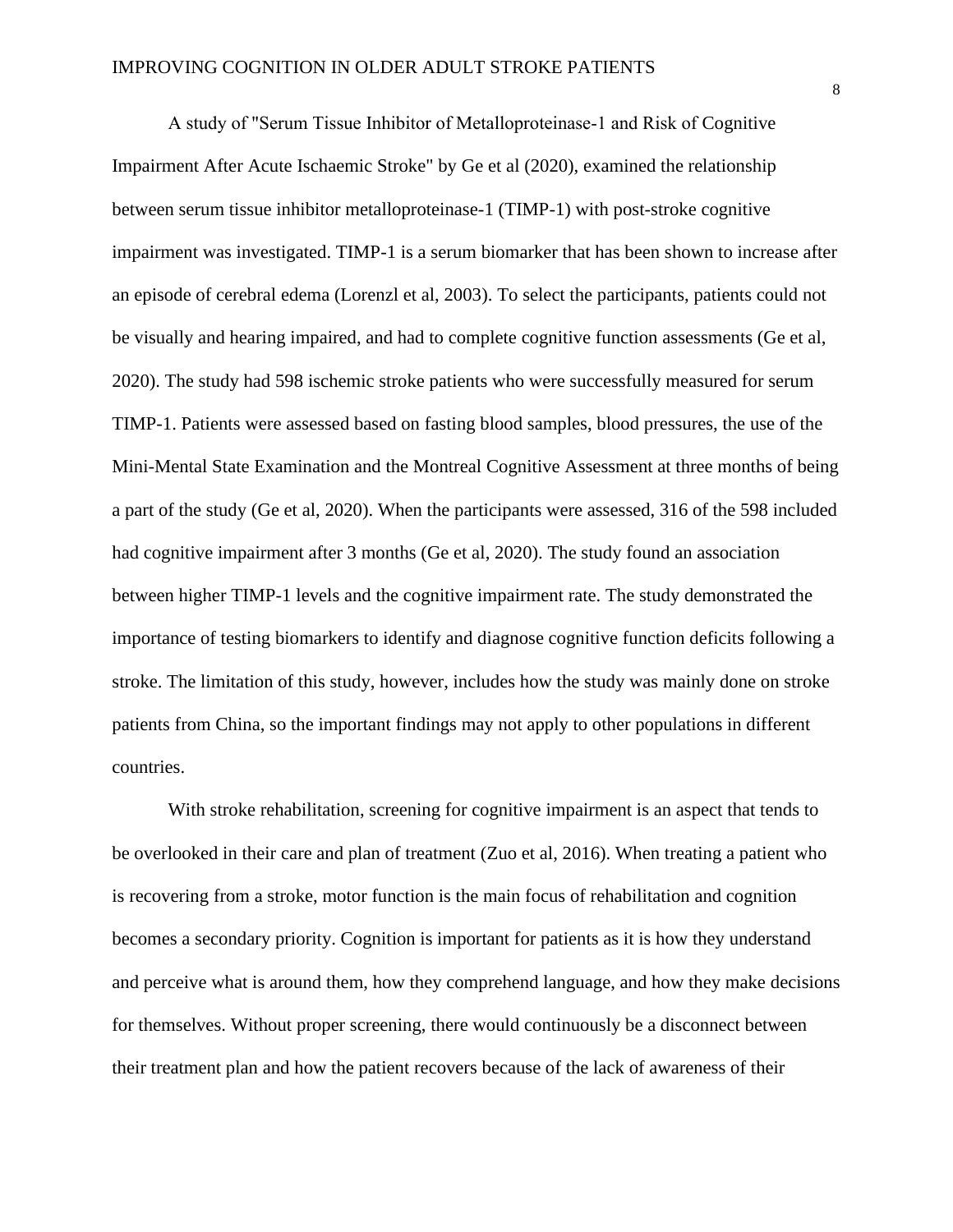cognitive function and what the patient is able to comprehend. Without understanding the extent of a patient's cognition, nurses would not be able to properly care for the patients to the best of their ability. Proper screening tools allow for early recognition of these deficits pens up opportunities for early actions that may help avoid further declines in cognitive function.

## <span id="page-9-0"></span>Therapeutic Interventions for Cognition

Therapeutic interventions provide guidance in improving cognition by providing interventions that focus on specific aspects of cognition, eventually improving cognitive function as a whole. Two therapies may provide benefits. First, speech and language therapy offers opportunities for language comprehension and decision-making, needed for patients to be able to communicate with others (Brady et al, 2016). Next, physical activity involves patients in making voluntary decisions about their bodies and in aids in patients comprehending how to move their bodies. Both therapies provide patients with a different way of perceiving what is going on around them.

The systematic review performed by Brady et al (2016), "Speech and Language Therapy for Aphasia Following Stroke," assesses the effects of speech and language therapy, or SLT, of aphasia after a patient has undergone a stroke. Fifty-seven studies were examined involving 3,002 participants who had aphasia due to a stroke they experienced. The systematic review used randomized controlled trials that compared the difference between the use of speech language therapy and no use of speech and language therapy (Brady et al, 2016). They also compared any effects between whether or not the patients received social support or stimulation, as well as implementing various methods, frequencies, and intensities in the use of speech and language therapy (Brady et al, 2016). The study provides evidence supporting the effectiveness of speech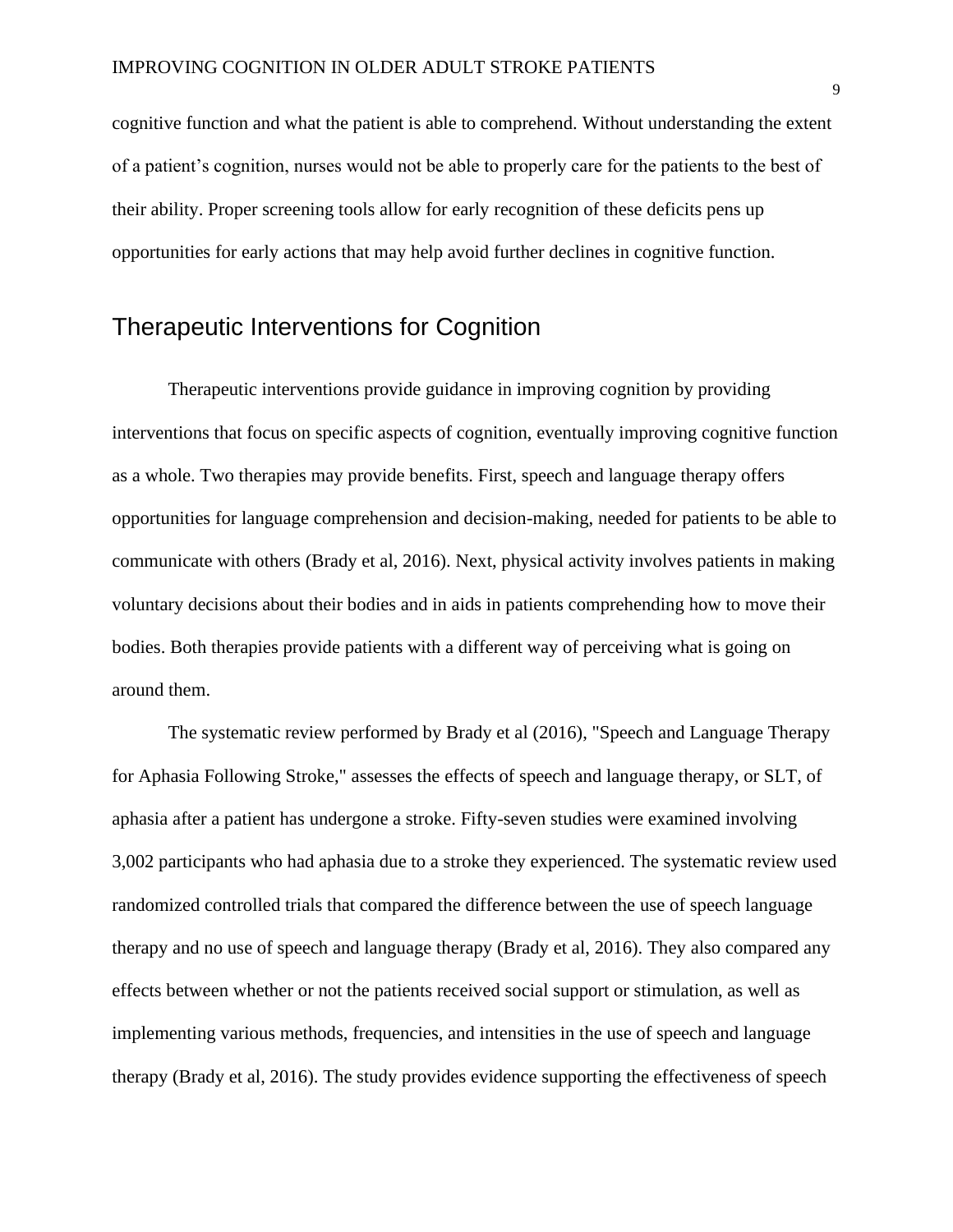and language therapy for people who developed aphasia due to a stroke (Brady et al, 2016). Speech and language therapy was shown to improve patients' functional communication, reading, writing and expressive language compared to those who did not receive the therapy. Overall, SLT given at high intensity, high frequency, and over a long duration was shown to be most beneficial for individuals experiencing aphasia related to stroke (Brady et al, 2016). The study included variations in SLT implementation for the participants, which allowed for more observations to be made, further emphasizing the effectiveness of speech and language therapy for those with aphasia. A strength of this study is the focus on using randomized control trials, which are considered to provide a high level of evidence. However, the study also contains limitations. For example, only one half of the studies in the analysis used key quality features, such as randomization or adequate sample size. Therefore, there was a lack of clarity about whether or not all study results were useful or accurate..

The "Effects of Physical Activity on Poststroke Cognitive Function: Meta-Analysis of Randomized Controlled Trials'' (Oberlin et al, 2017) evaluated the effects of physical activity training on cognitive function in individuals with a history of stroke. The meta-analysis aimed to identify the interventions and characteristics among post stroke patients that may mediate the treatments' effects on the individuals. The study used randomized controlled trials that included 736 participants who were stroke survivors and were examined to see an association between the use of physical activity (PA) training cognitive function after stroke (Oberlin et al, 2017). The participants recruited were of 18 years or older and were a part of the training program of strength and aerobic training in standard post-acute rehabilitation centers over the course of four weeks. The randomized controlled trials included a clearly defined control and experimental condition aimed to increase physical activity, as well as a neuropsychological test for cognition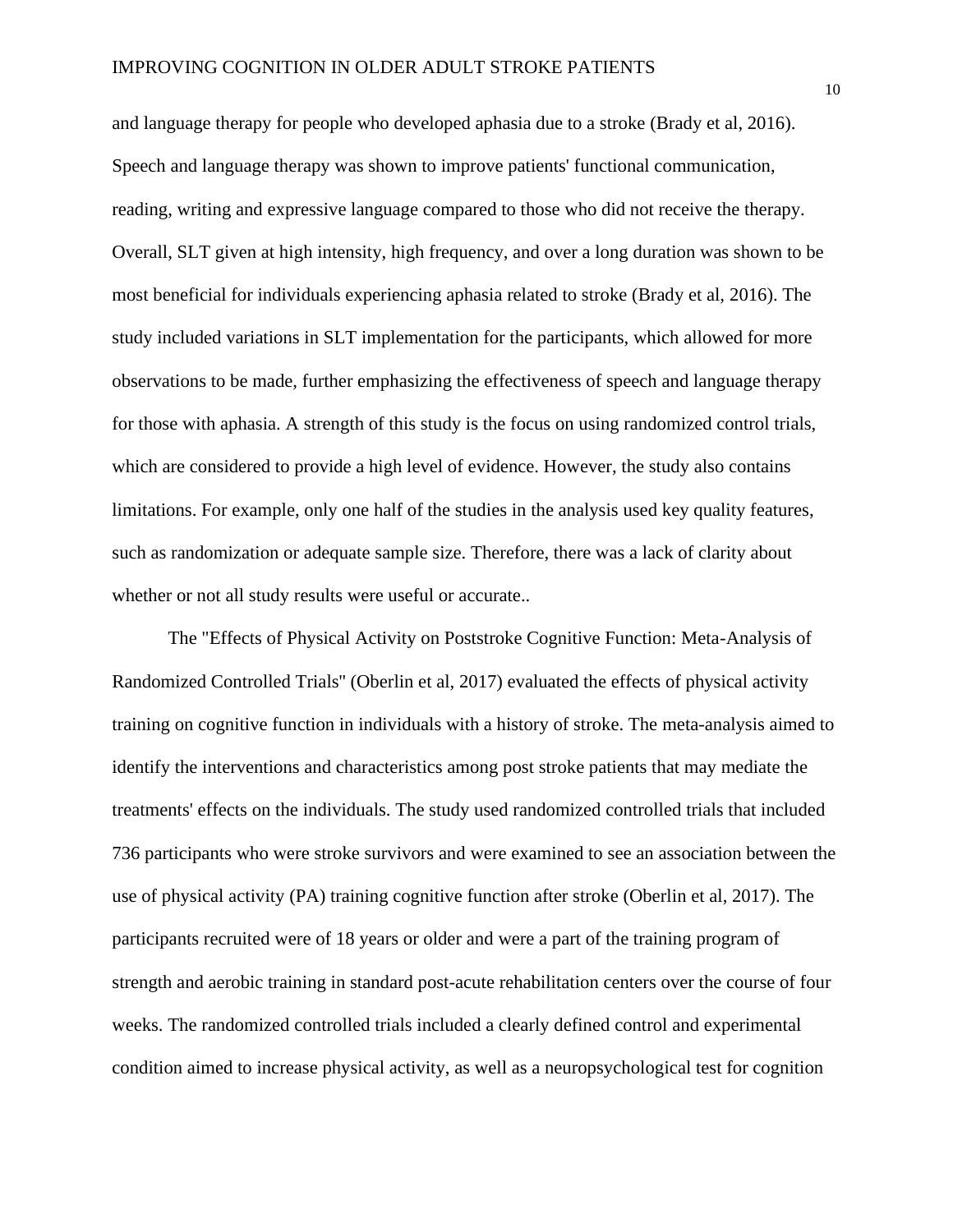used as a baseline measure and after the trial (Oberlin et al, 2017). After examining the trials, the results of the meta-analysis exhibited a positive effect from the use of PA training for cognitive performance poststroke. The use of the treatment presented small to moderate treatment effects, even in individuals who experienced chronic stroke phases (Oberlin et al, 2017). Some limitations of the meta-analysis were that many of the studies were unable to properly document the adverse events that occurred during the trial. Another flaw to consider is that only two of all the studies were able to successfully meet low risk of bias, due to inconsistent documentation of results. Nonetheless, the meta-analysis was successful in managing the use of various physical activity training methodologies among the participants and emphasized the impact of physical activity on cognition.

The therapeutic interventions in these two studies were assessed and demonstrated positive effects on cognition. Guided therapies, such as those offering guidance in Speech and Language and Physical Activity, provide a way to focus on specific facets of cognition, potentially strengthening more than one facet of brain functioning and improving cognitive function overall. Strengthening cognitive function is especially important for stroke rehabilitation because cognition is needed for patients to be able live functional lives after a traumatic event. Through the studies of speech and physical activity therapy, which provide evidence of exercising the mind in different ways through different types of external stimulation, further supports that cognition can be enhanced if given the proper attention through appropriate interventions, as needed for each individual.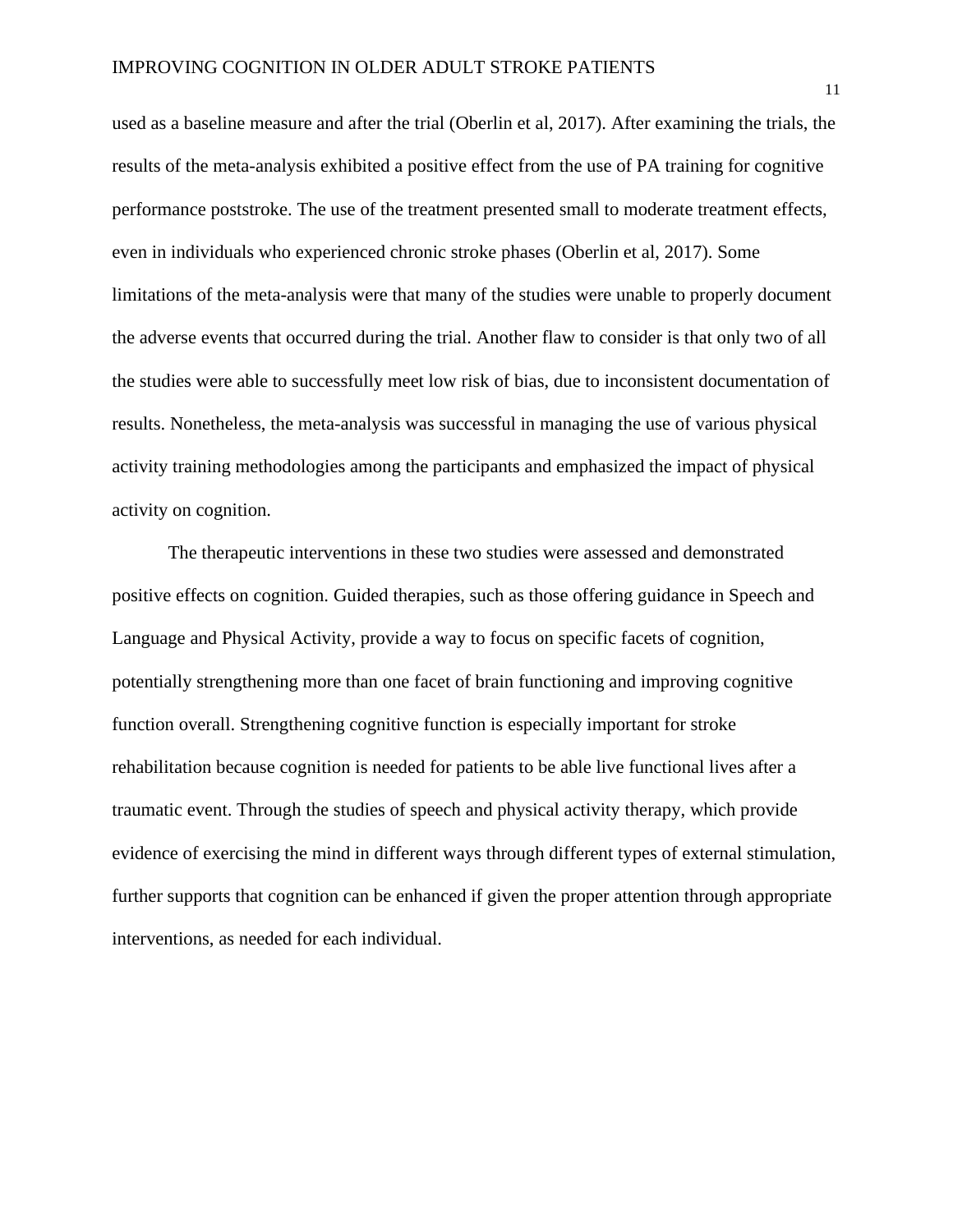## <span id="page-12-0"></span>Self-Management Interventions

The involvement of patients in their care is very important as it allows them to practice every component of cognitive functioning. Self-management allows the patients to make decisions for themselves, grasp cues from their environment, better understand what is being said to them, and assess what they need for themselves. The meta-analyses investigated selfmanagement programs for patients with varied interventions for the individuals. Nurse-led interventions allow some guidance for patients, but ultimately letting them make choices for themselves. Generalized advice for self-management gives patients the freedom to be more independent with addressing their needs.

The study of the Development and Evaluation of a Nurse-led, tailored Stroke Selfmanagement Intervention (Kidd et al, 2015), targets to build interventions for stroke selfmanagement that address the needs and goals of the stroke survivors during their first year of stroke recovery. This mixed method study developed the self-management interventions using qualitative interviews and focus groups involving stroke patients and nurses (Kidd et al, 2015). The study consisted of 26 stroke survivors who have had between three to twelve months of recovery time, as well as sixteen nurses who specialize in stroke care (Kidd et al, 2015). The patients used a self-management plan catering to their needs and were assessed with individual assessments that tested to see if they were ready to self-manage, through the use of goal setting and encouraging interviews (Kidd et al, 2015). The study provided information on how selfmanagement strategies for stroke patients can impact a patient's behavior, cognitive function, psychological functioning, and well-being. Granted, the documentation of the success and helpfulness of the interventions were inadequately illustrated, but nonetheless still showed the significance of self-management and goal setting for patients. This is one of the first studies to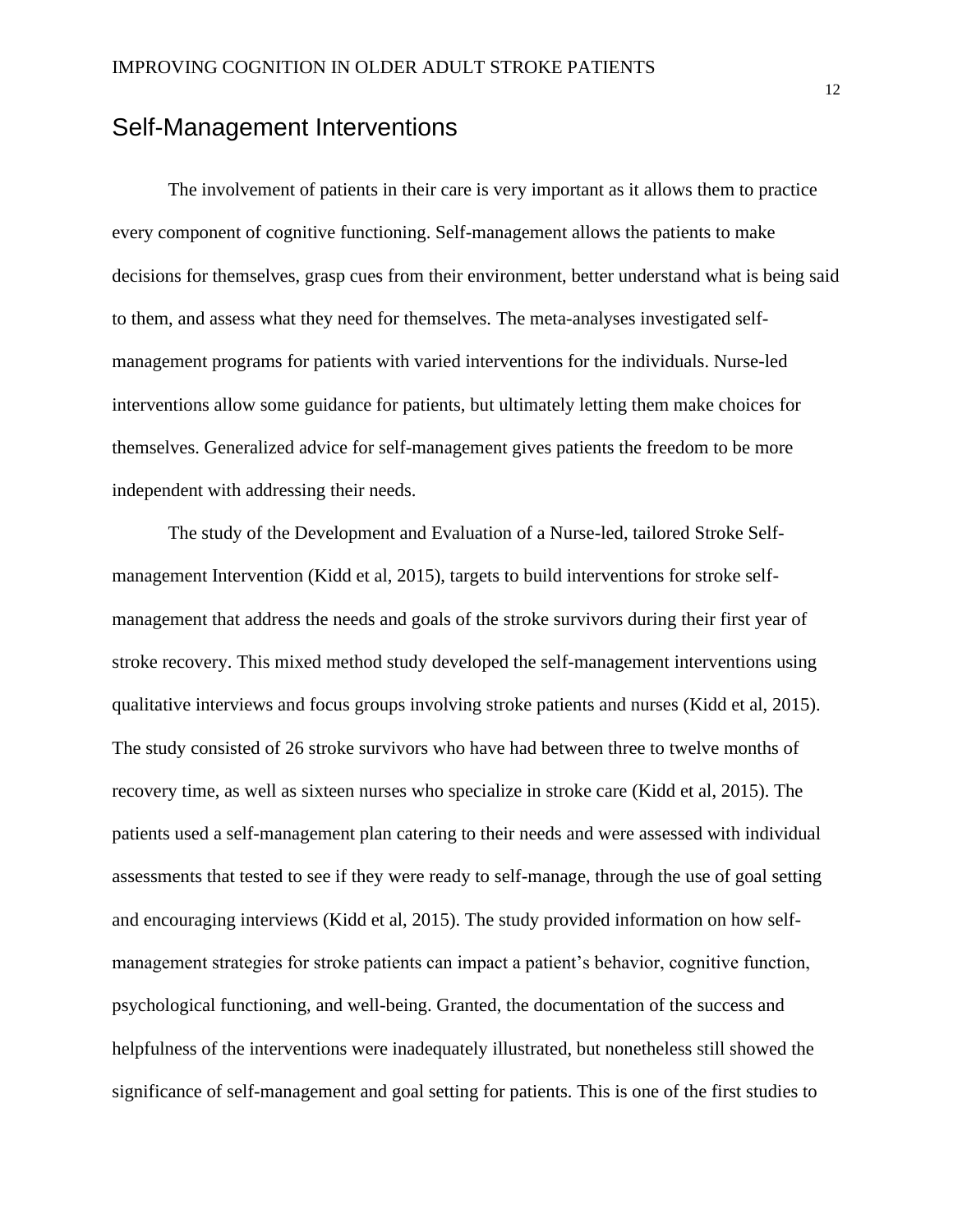include both stroke patients and nurses in the development of intervention plans and support for a community setting (Kidd et al, 2015). Unfortunately, the study only included a small sample size of stroke survivors and nurses. A large number of the participants were male and were not experiencing severe cognitive deficits, so the results cannot really be applied to all stroke patients yet. Further investigation is needed to be done in order to improve the intervention plans that are able to address a larger population.

Through the systematic review by Fryer and colleagues, called: "Self-Management Programmes For Quality of Life in People with Stroke" (2016), self-management interventions for quality of life were assessed to see the effects among adults post stroke. Through a series of randomized controlled trials for the meta-analysis and systematic review, 1863 participants over the age of eighteen who experienced stroke were included in 14 different trials to undergo different self-management strategies in various countries over different periods of time (Fryer et al, 2016). The self-management strategic interventions were tailored to the specific type of stroke the patient experienced, as well as interventions that were used for the general study population. The interventions could use problem-solving, coping mechanisms, setting goals, and selfmonitoring. A Medline search strategy was also developed with the Cochrane Stroke Group Information Specialist with the use of databases such as MEDLINE, EMBASE, SCOPUS, and PsychINFO, in order to find relevant reviews and studies that could assist with the meta-analysis (Fryer et al, 2016). Other databases were used to find ongoing trials that were also relevant to the current study being done and could also be included or contribute to the review. The measure of outcomes for the study was quality of life, self-efficacy, activity levels, impairments, health service usage, and behaviors toward healthcare (Fryer et al, 2016). The meta-analysis provided evidence that self-management programs are beneficial and improvement in cognitive function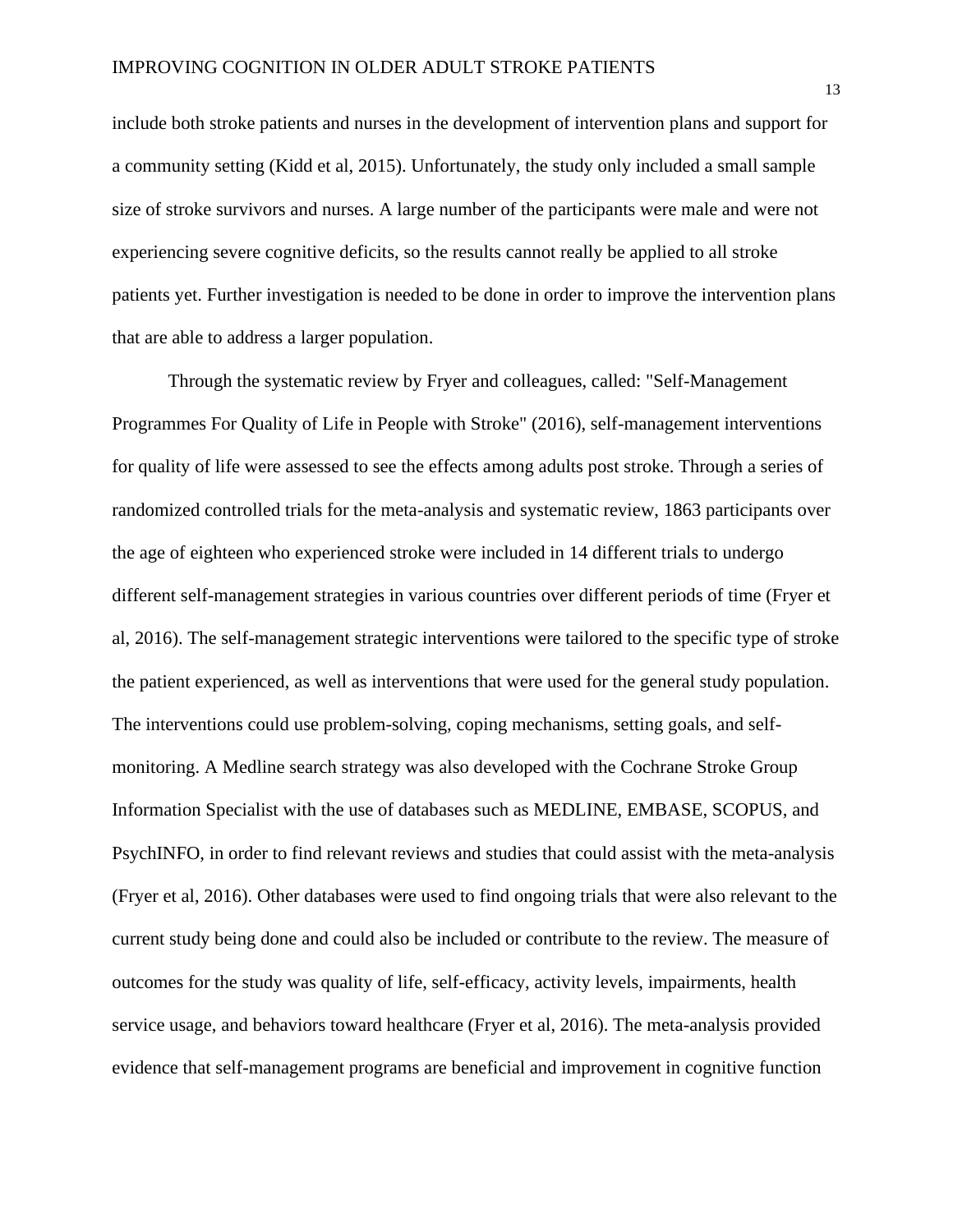can be shown for those who have experienced a stroke in the past (Fryer et al, 2016). The metaanalysis included studies that tested self-management among many different types of participants across different countries, which serves to increase the generalizability of the meta-analysis. But also due to the variety of circumstances, the results are highly variable, leaving room for inconsistencies in the findings, since the interventions could have been done differently in each country where the studies were conducted.

Through the meta-analyses, self-management interventions demonstrated significant improvement in the cognitive function of the study participants. The involvement of the patients in their care allows collaboration between nurses and patients, providing both sides a better understanding of the patients' needs and finding interventions that best cater to their needs. Allowing patients to choose their care and assisting with treatment plans is critical for the rehabilitation of their cognition as it brings the individuals one step closer to a better well-being and living how they were before their stroke.

With research done, various screening tools for cognition were discovered, assessed and essentially validated. Aside from the screening tools, different types of therapeutic and selfmanagement interventions were shown to be beneficial in improving a stroke patient's cognitive impairment. Each type of intervention implemented provided a unique way of enhancing cognition among various populations. Unfortunately, much of the research also had some missing results and some of the research identified bias in studies that were analyzed (Brady et al, 2016). But regardless, all the research still provided some solutions that are in dire need by those in the stroke community. Even though further research may need to be done for some of the interventions, the findings are valuable in that they still provide the possibility of positive outcomes among those who experience stroke. Some gaps in the research that were encountered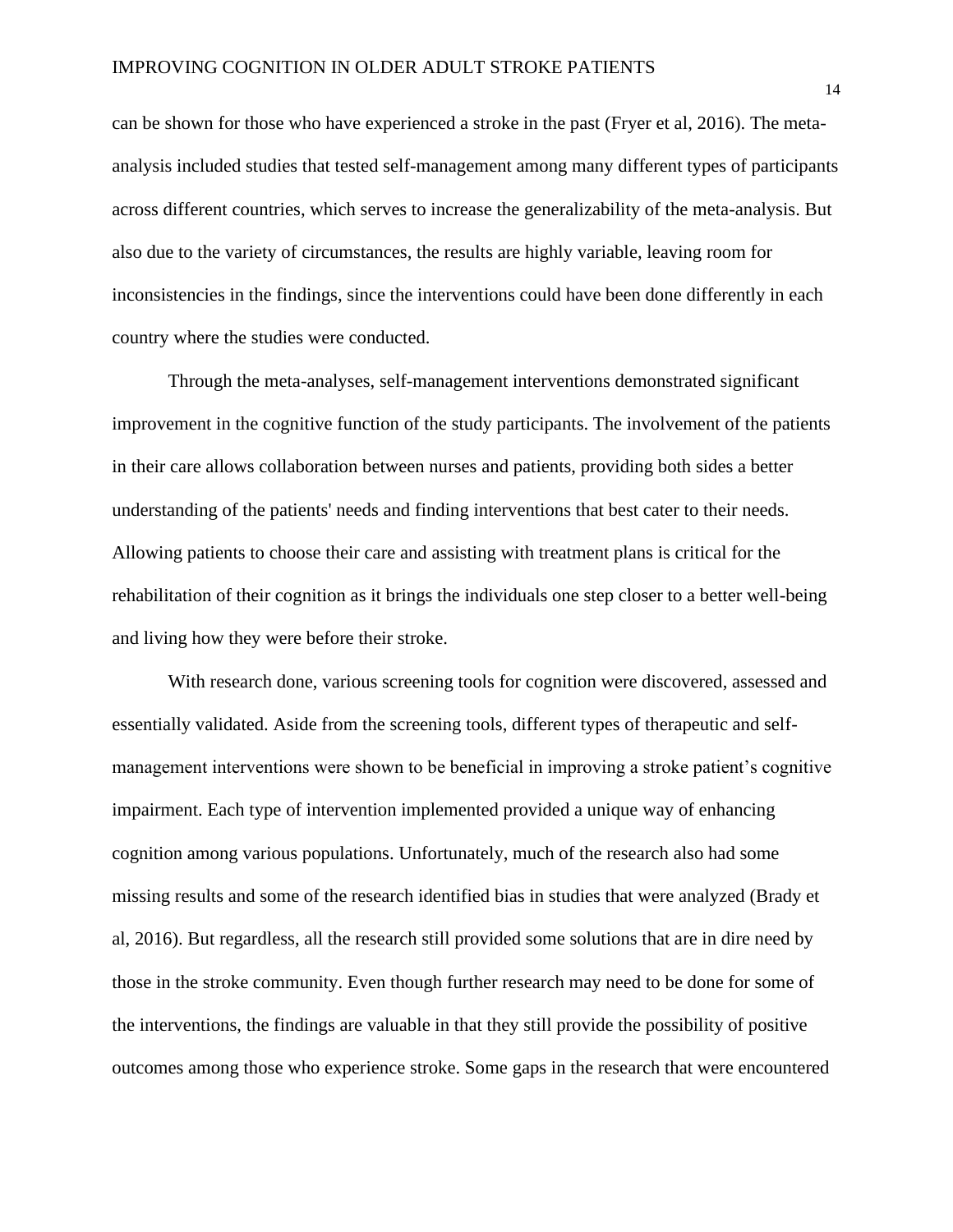was whether or not these findings can be used across the whole stroke population. Due to some inconsistencies in the results, some of the research findings may not be applicable or effective for all cognitive deficits related to stroke and further study is needed.

# Proposal for Further Study

<span id="page-15-0"></span>What are the most effective therapies and approaches of nursing for improving cognition and tracking progress after a stroke in older adults?

How is cognition among stroke patients affected by two different interventions incorporated into the patient's care?

The research review looked into various types of interventions and sought to determine their effectiveness in improving cognitive impairment in post-stroke patients. This new study proposes to implement interventions for a stroke patient's care to determine the most effective nursing care to enhance their cognitive function despite all the trauma from the injury. The implementations that were reviewed were either more therapeutic guidance as a part of the participants' care or related to more self-management in which the patients are able to take more charge in their care and what they want to do every day. Both types of interventions are very important in providing cognitive stimulation. The only inquiry now relates to which treatment implementation is most helpful in improving cognitive deficits within a patient. Further research regarding screening tools for decreased cognition was also done. Assessing for changes in cognitive function tends to be overlooked, but is very important in making sure that the care implemented into a patient's care is adequately catered to their needs. The proposed study hopes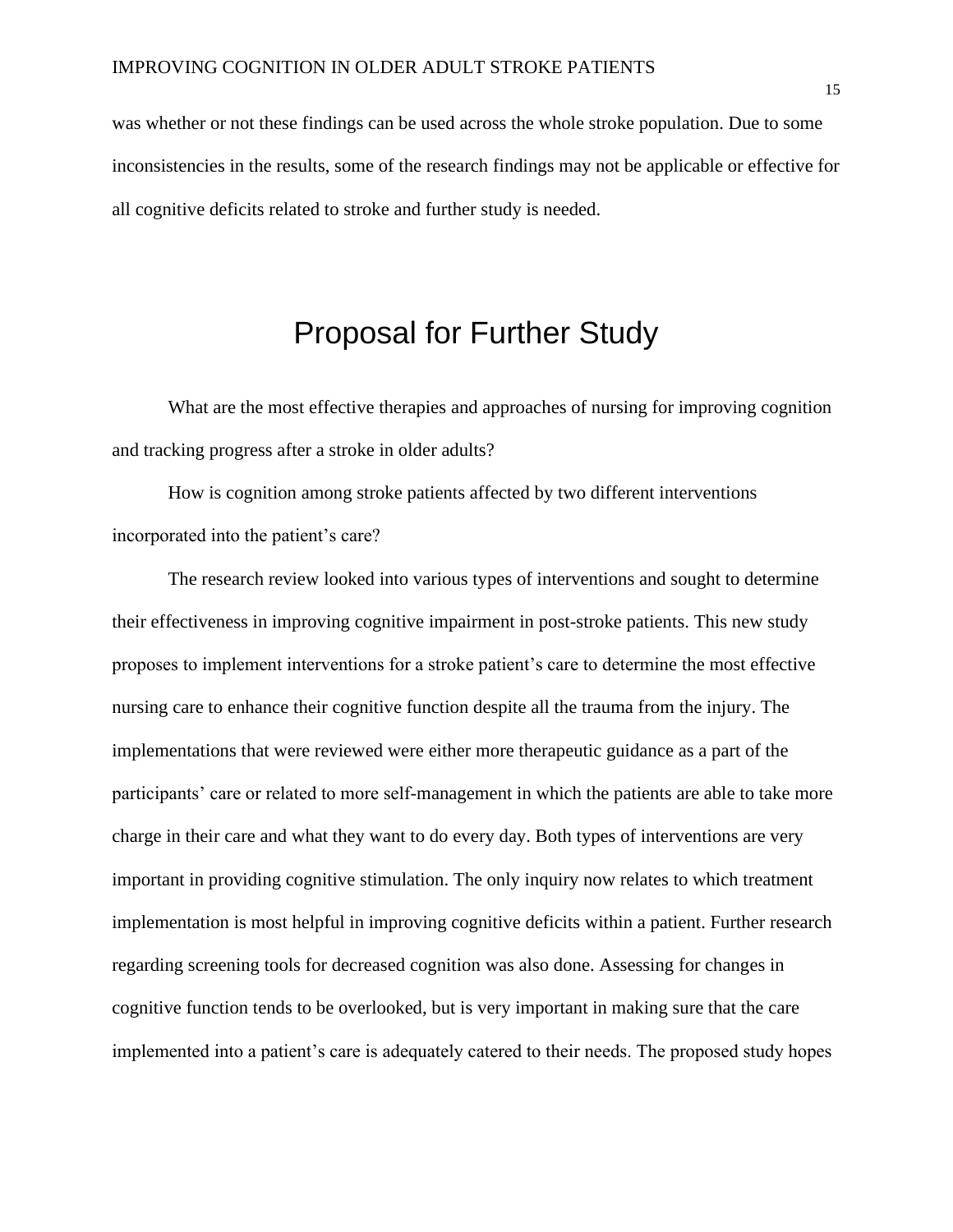to be able to implement both screening and different interventions in order to properly address cognitive declines.

## <span id="page-16-0"></span>Theoretical Framework

The Nursing Need Theory, developed by Virginia Henderson, is a conceptual framework that emphasizes the significance of developing a patient's independence in order to keep their post-hospitalization progress on track, not delayed. Henderson also emphasized the importance of nursing and how the "unique function of the nurse is to assist the individual, sick or well, in the performance of those activities contributing to health or its recovery, that he would perform unaided if he had the necessary strength, will or knowledge" (Younas & Sommer, 2015, p. 444). Nursing activities were developed into fourteen categories, all relating to standard human needs. In relation to the study on the improvement of cognitive impairment, three of the components related to the important nursing activities work well with the objective of the research. These components include "communication with others in expressing emotions, needs, fears, or opinions"; "work in such a way that there is a sense of accomplishment"; and "learn, discover, or satisfy the curiosity that leads to normal development and health and use the available health facilities" (Younas & Sommer, 2015, p. 445). The three components all encircle the objective that is to be achieved or maintained by the research study, which is to develop and improve the deficits in cognition caused by ischemic stroke. Improvements in cognitive function are vital in order for individuals to be able to live life to the most optimal level. The development of ideal interventions regarding an individual's cognitive impairment would assist in further progress in living an independent life after such a traumatic injury. Both guided therapeutic implementations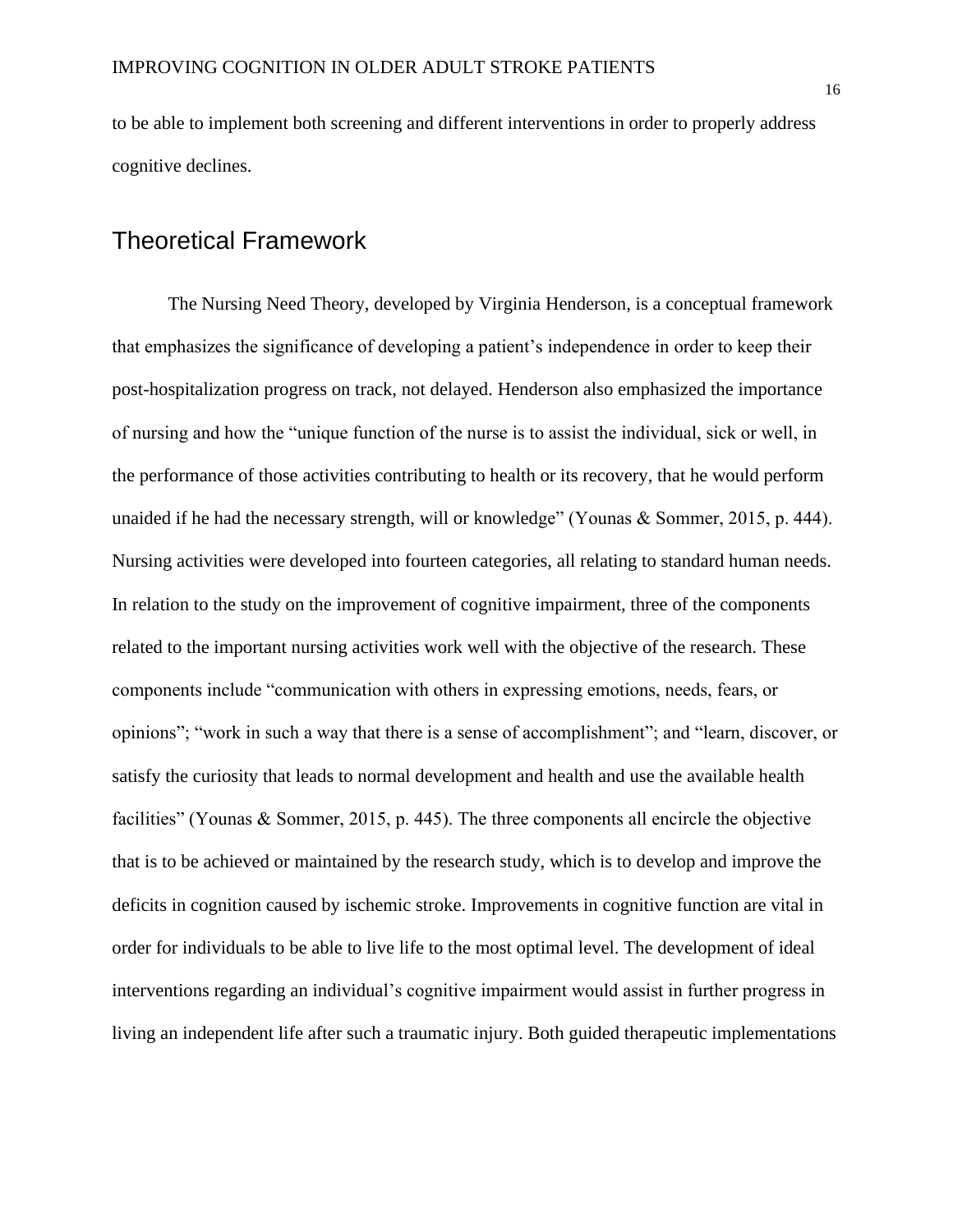and self-managed practices catering to cognitive improvement can further boost the progress a patient makes after hospitalization.

## <span id="page-17-0"></span>Research Aims

The primary research aims are to determine whether guided therapy and management or patient self-management, compared to a control group who receives usual care, is more effective in improving cognitive impairment, measured with appropriate screening tools.

The research also aims to determine to what degree cognition can be improved through the interventions implemented.

# <span id="page-17-1"></span>Ethical Considerations

Some ethical considerations to take into account for the study include making sure that the individual's participation is voluntary. The interventions used to treat cognitive impairment would become a part of their routine tasks and activities, so the participants need to be aware of what they are taking part in. The individuals in the study also need to be informed about how their progress is going to be monitored, including qualitative observations or interviews and quantitative screening tools, to gather data. Because the study is using qualitative and quantitative data, it is crucial to make sure that the personal accounts and screening results that are shared within the researchers remain confidential in order to protect the identity and privacy of the individuals. The study must also be approved by the Institutional Review Board before being conducted.

The study will include stroke patients with mild impairment only to help ensure that potential participants can understand the study. If any potential participant is unable to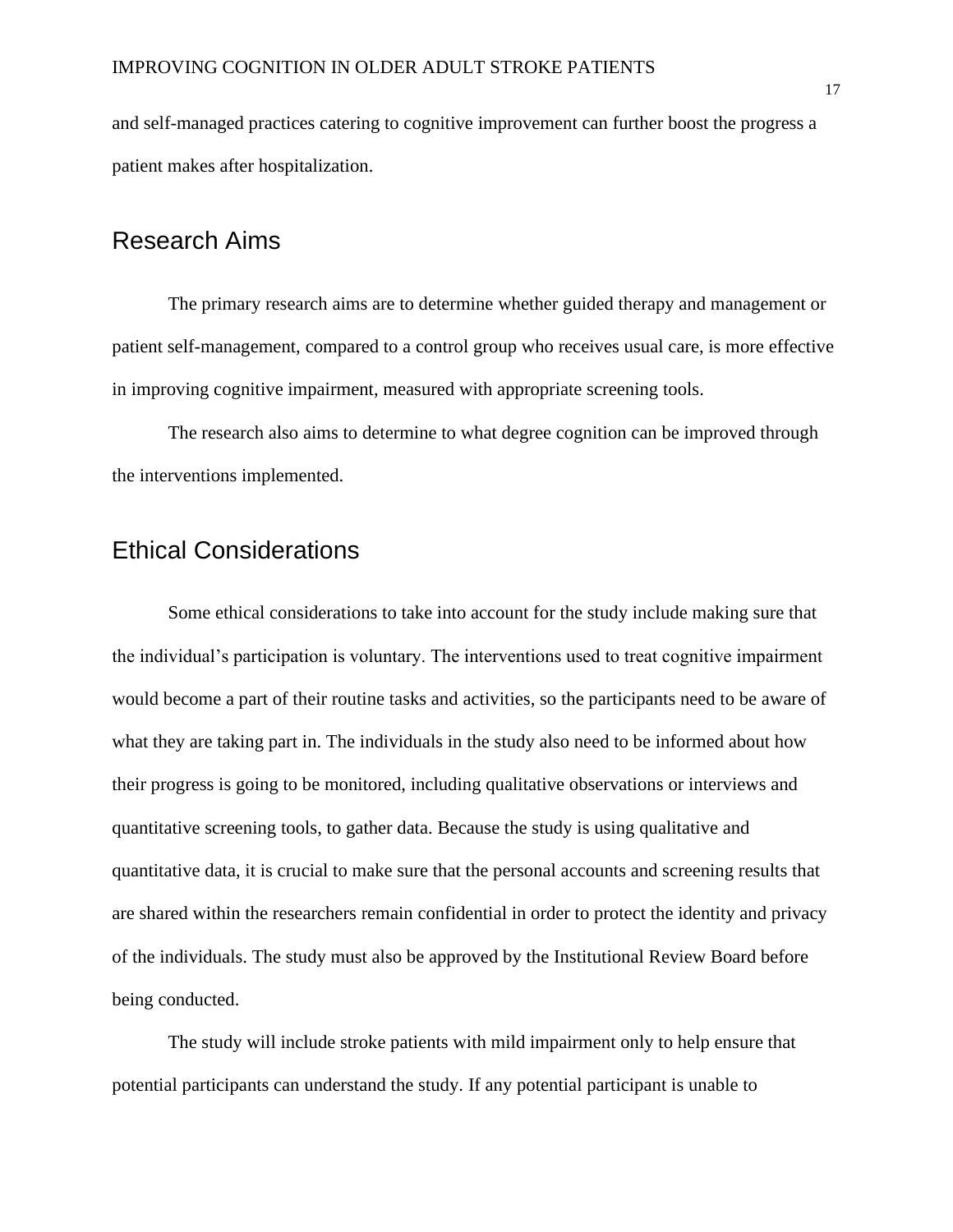understand the nature of the study, even though only mild cognitive impairment has been identified, informed consent may be sought from the patient's legally designated surrogate decision-maker.

## <span id="page-18-0"></span>Research method

A longitudinal mixed-method research study is proposed, which will implement both guided therapeutic interventions and self-management to improve cognition in stroke patients who experience mild impairment. A 12-month study is proposed. Demographic data, including age, ethnicity, race, gender identity and social support will be gathered in the beginning of the study.

At the start, middle, and end of the study, each participant will be interviewed to gain insight about experiences with their cognitive impairment and screened to assess the individual's degree of cognitive deficit.

Qualitative interviews of 30 to 60 minutes (depending upon the preference of the interviewee) using open-ended questions will be conducted at the beginning of the study, after six months, and the end of study to explore participants' perceptions of their experiences. Examples of questions include:

- Tell me what is going on with you.
- How have you been coping with changes you've experienced since your stroke?
- What types of things cause you stress?
- What types of things do you do to help yourself feel happy?

Quantitative screening tools, including the Montreal Cognitive Assessment, as described by Zuo et al (2016) and Ge et al (2020), and the Mini-Mental State Examination, as described by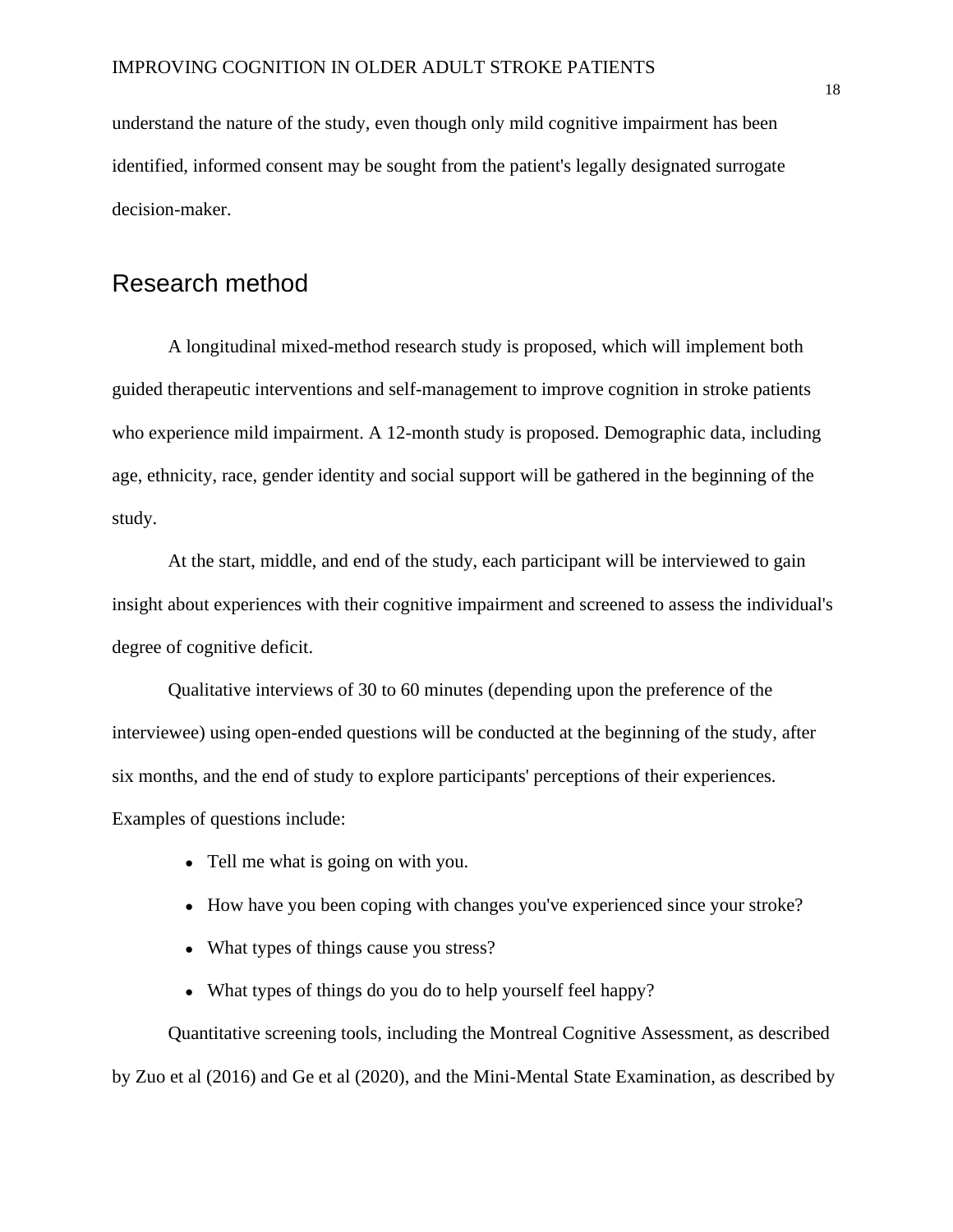Ge et al (2020), will be used to measure participants' cognitive functioning. Two tools will be used to assess reliability of the instruments and possibly improve validity of the methodology.

The study will follow three groups and each group would undergo a different treatment plan. The first group will receive twice weekly one hour therapeutic interventions for cognitive rehabilitation, including physical activity training and speech and language therapy integrated into their treatment plan. Whereas the second group will use self-management techniques, including use of goal setting and encouragement with direction from trained research nurses to help the participants decide what is best for them. The third group will not receive any additional interventions, as they are the control. The control group will serve as the baseline to see if or how cognition can change without the additional therapeutic interventions and will participate only in the three interview and screening sessions. As the study progresses over 12 months, the participants will be tracked on their progress with their treatment plan.

Collaboration will be sought from local clinics for use of an appropriate room for screening assessments and interviews and or community centers for spaces that can be used for the speech and language and exercise training. Research nurses will perform home visits, one hour twice per week, for individuals in the self-management technique group.

The study is designed to collect data that will help differentiate differences (if any) in how cognition is affected based on the type of treatment the individuals receive, as well as which interventions potentially are most effective for improving cognitive declines post-stroke.

### <span id="page-19-0"></span>Sample Population

The sample population would be individuals from all over the US who have experienced ischemic stroke and are experiencing mild cognitive impairment due to the stroke they had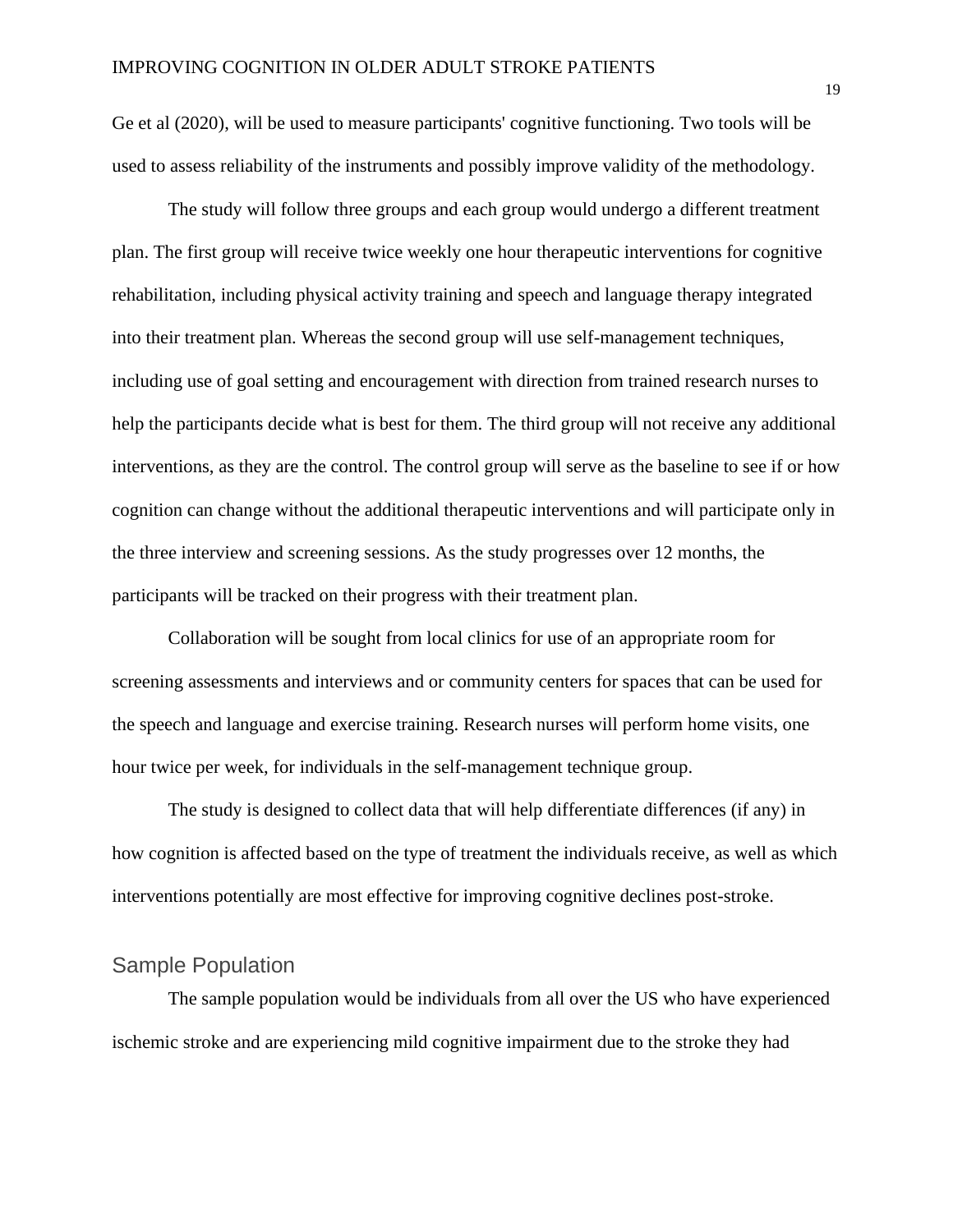undergone. Participants will be individually screened for their cognitive impairment prior to implementing specific interventions into their treatment plan.

### <span id="page-20-0"></span>Sample Size

The sample size for this study would be 45 participants. The study would be observing a relatively small sample to assess feasibility and efficiency of tracking participants progress and follow up treatment plans throughout the study. With the research study following three groups to gather data, each group will have 15 participants each. Fifteen participants will receive guided interventions, 15 participants will be a part of a more self-guided or managed treatment plan, and 15 individuals will receive usual care followed as the control group.

### <span id="page-20-1"></span>Sample Recruitment

For recruiting the participants, researchers will work with community clinics in San Francisco, Marin, Sonoma, Solano, and Contra Costa counties in California. The researchers will provide information about the study to managers and leave brochures about the study with contact information for the researchers. Inclusion criteria will be: people who have undergone an ischemic stroke; have been diagnosed with a mild impairment, and are above the age of 60. The San Francisco (SF) Bay Area has a diverse ethnic, racial, and gender identity population, and researchers anticipate the inclusion of participants who reflect the larger SF population. A total of 45 participants will be recruited for the study in order to show a representative sample of the stroke population in the country.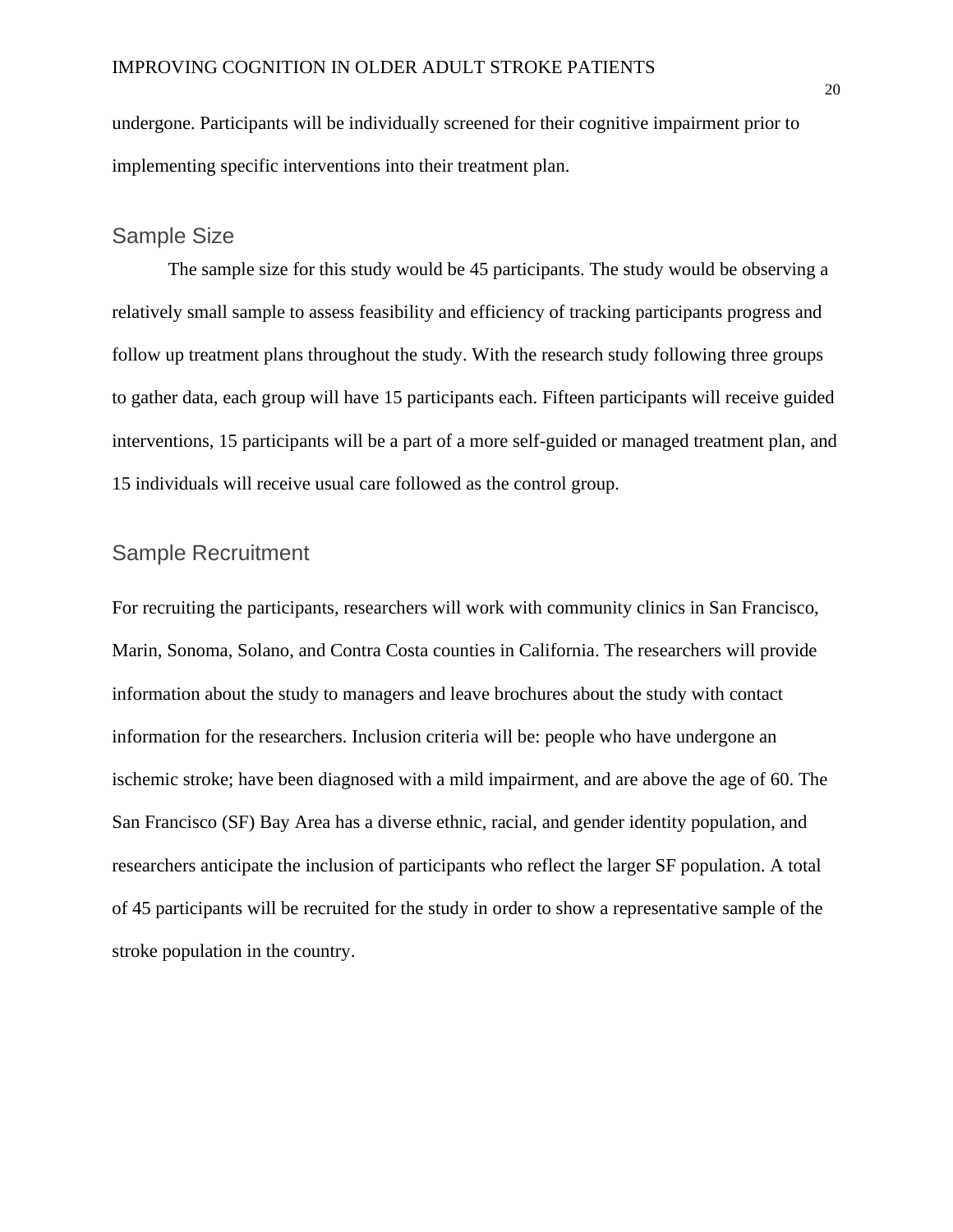## <span id="page-21-0"></span>Analysis

Because this is a qualitative and quantitative study, the participants will be observed during training sessions or home visits on their progress in using the therapeutic interventions or self-management techniques. Researchers will document any changes, positive or negative, in cognitive function for members of all three groups through the screening sessions and interviews. The interviews will be conducted to explore participants' perceptions of any changes within themselves. A limitation of this study may be that members of the control group may implement their own healthy additions, such as regular exercise and healthy eating habits, to their daily routines and activities, which could appear to minimize positive changes in cognition for the intervention groups . On the other hand, the interviews can serve to find out about lifestyle changes in which all study participants might be engaged.

For analysis of qualitative data collected for the study, content analysis and narrative analysis will be used to describe the stories gathered from the participants. Quantitative data will be analyzed using descriptive statistics for demographic data and analysis of variance (ANOVA) to measure changes between groups and in individuals over time.

## <span id="page-21-1"></span>Potential Outcomes

After the research study has been conducted and completed, an outcome anticipated from the study would be that the participants did not experience any further cognitive decline. The hope with the implementations of the interventions into their treatment plan was ultimately to ensure no further decline or deficits occur. The screening done prior to the start of the study would determine each client's baseline in cognitive functioning, so all the data collected would be compared to the baseline data that the researchers recorded. Another potential outcome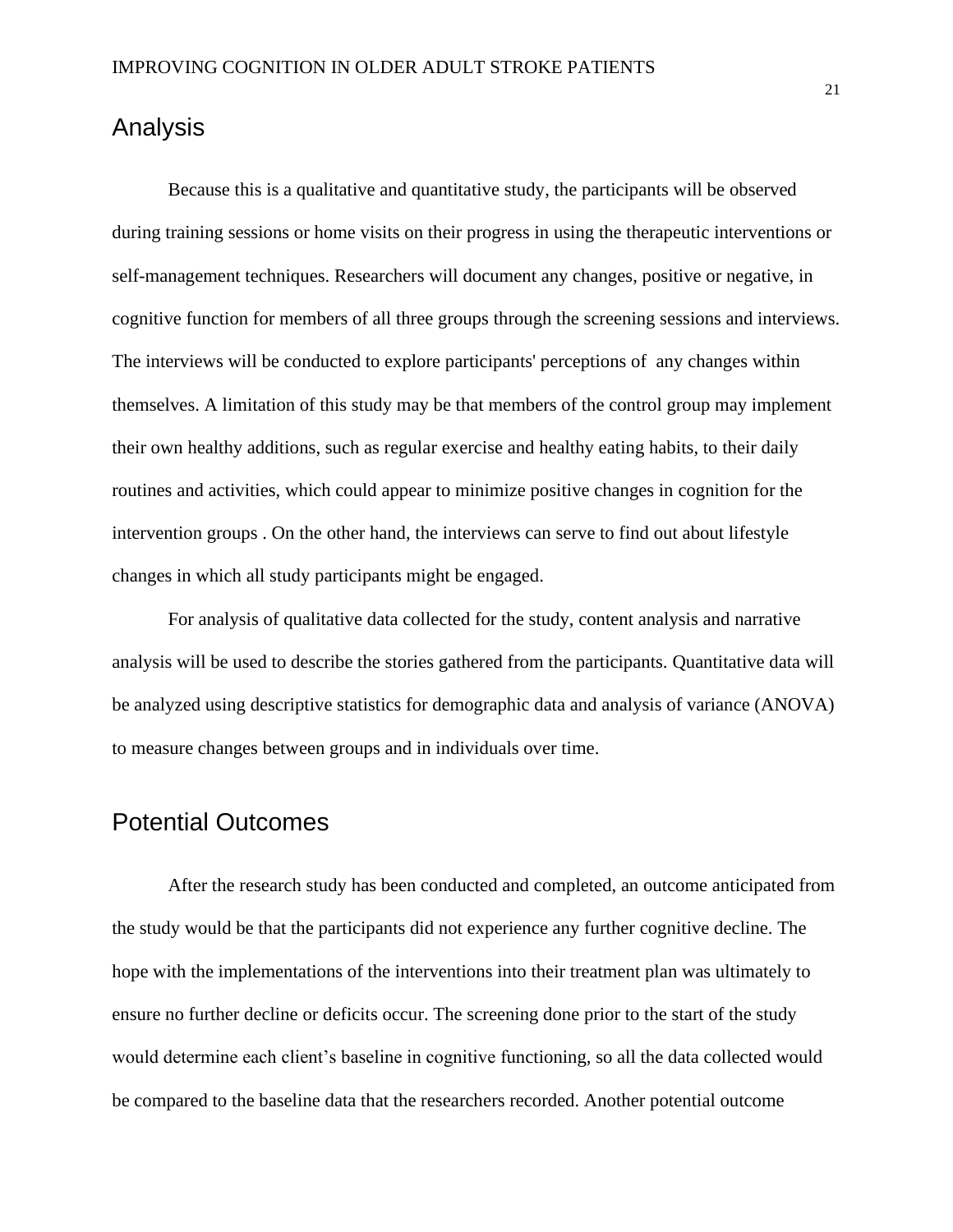resulted from the trial treatment plans would be any form of improvement in the participants' cognition. The biggest expectation that could come from this study is that the participants are able to live easier lives due to the continuous intellectual stimulation in an effort to preserve their cognitive function. Whether or not there will be a degree or level of cognitive improvement in the participants is unknown, but the researchers hope that they are able to live more optimal, improved, and independent lifestyles that allows them to be more active in decision making for their care compared to their post-stroke hospitalization.

# **Conclusion**

<span id="page-22-0"></span>Cognitive impairment is a compelling issue in the stroke community which has not been adequately addressed in today's healthcare system. Much of what has contributed to this weakness is the lack of screening done for the patients in order to assess how far their cognition has declined due to the ischemic stroke they had undergone. The review of the research was able to find tools that could identify markers and behavioral changes in daily activities, indicative of cognitive decline. A lack of screening also led to the integration of treatments or therapies that did not line up with the patients' needs.

The research review was able to delve into various types of interventions that not only used a more direct approach to care with the help of health professionals, but also methods of management that allows for patients' to be more proactive in decision-making for how they want to progress in their treatment. Prior to the research done, the pressing question related to what the most effective approaches of nursing could help identify, manage, and improve cognitive impairment in stroke patients. The data and experiences studied revealed various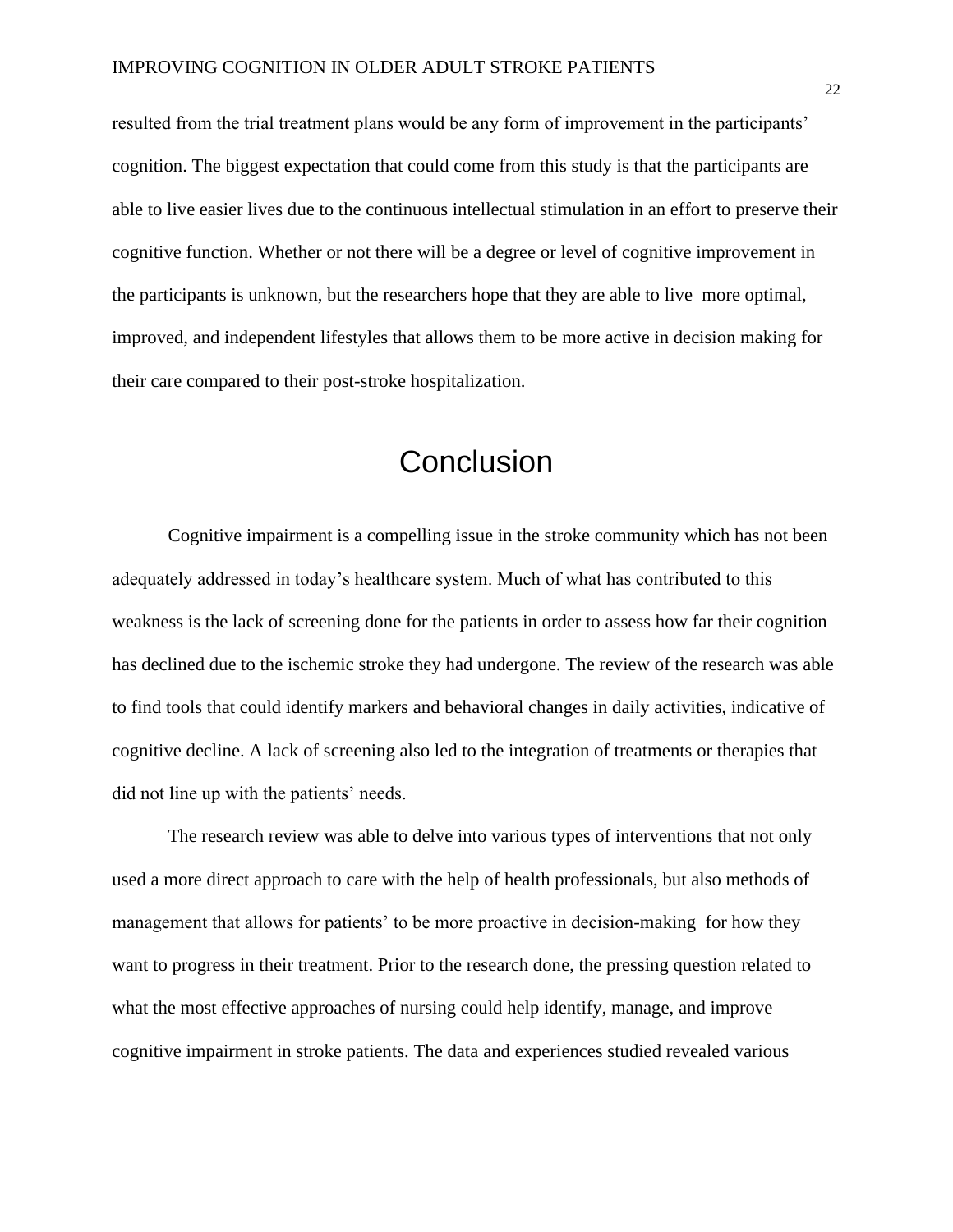screening tools, as well as practical and supportive forms of nursing and therapeutic interventions that could further improve cognitive function within patients.

A crucial key from the research conducted would be the importance of screening and using cognitive assessments to determine the extent of an individual's cognitive impairment. Determining how much a patient's cognition has declined is imperative for deciding the course of treatment and nursing interventions to integrate into their lifestyle. Otherwise, healthcare professionals, most specifically nurses, would not know how to adequately plan for their patients' care to provide them with optimal outcomes. The importance of supplementary methods of care was outlined, as both types of interventions studied in the literature demonstrated beneficial outcomes in changing cognitive function among the participating individuals. The care provided within the hospital cannot be the only plan of care that a patient receives if improvement is anticipated. Consistency in mental stimulation is essential for positive changes and further advancements to be observed.

Developments in the profession of nursing can be made, as the discoveries of various screening tools and advantageous interventions or tools could be incorporated into nursingpatient care within the hospital. With these programs and methods integrated into the hospital setting earlier on in a patient's care, the recovery time and process could potentially be decreased. There would no longer be a delay in properly identifying an individual's needs, and more personalized care could be provided allowing for more patient-focused care. These methods for identifying and managing deficits in cognitive function among hospital patients would also allow for nurses to be able to determine what is best for their patients, facilitating interprofessional collaboration to provide the highest quality of care.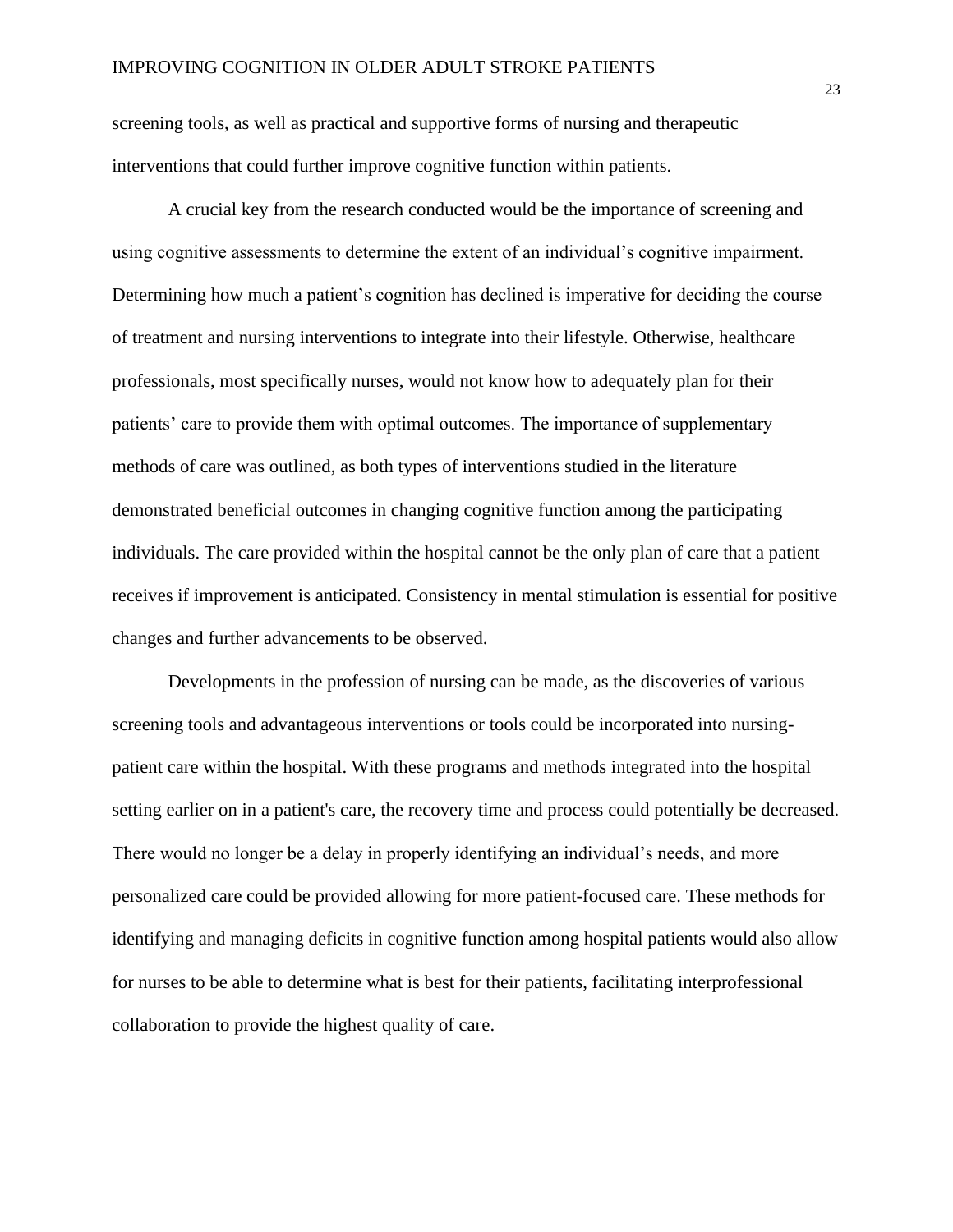Further research for efficient screening tools needs to be done, as the tools in the studies in the literature review were very different from one another, and produced strikingly different results for detecting decreases in cognitive function. Nonetheless, both screening methods were still valuable in identifying changes in cognition within a patient.

Despite all the significant findings from the research conducted, further exploration and analysis regarding both directed therapy methods and self-guided management interventions should be done as there were many gaps in the results. Much of the research provided positive results as there were beneficial outcomes to cognitive impairment because of the studies that were carried out. With additional investigation, researchers could determine the most effective interventions to implement in a patient's plan of care to provide the most optimal results for cognitive improvement.

#### **References and Bibliography**

Brady, M. C., Kelly, H., Godwin, J., Enderby, P., & Campbell, P. (2016). Speech and language therapy for aphasia following stroke. The Cochrane database of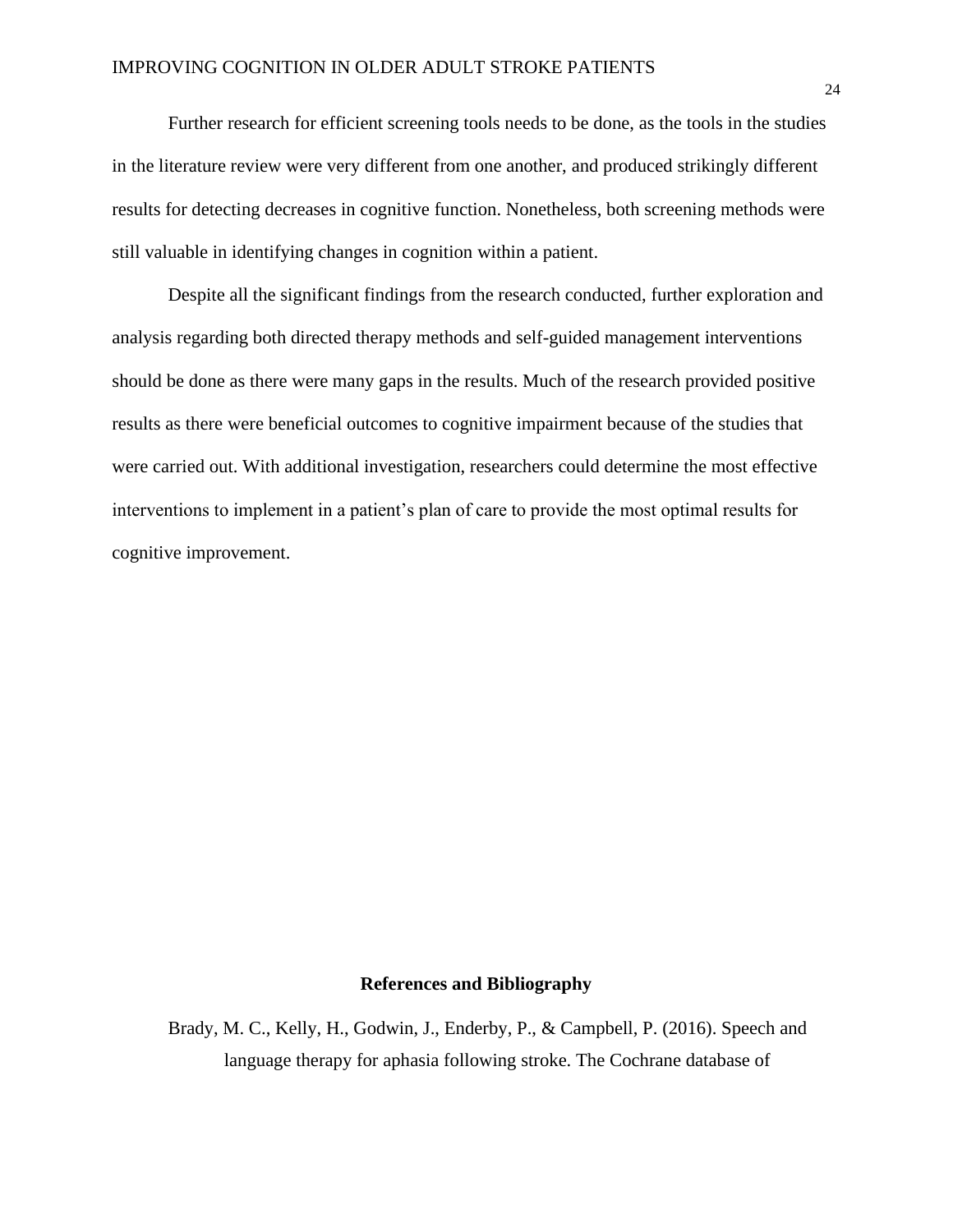#### IMPROVING COGNITION IN OLDER ADULT STROKE PATIENTS

systematic reviews, 2016(6), CD000425. <https://doi.org/10.1002/14651858.CD000425.pub4>

Centers for Disease Control and Prevention (CDC). (2021, May 25). Stroke facts. *Centers for Disease Control and Prevention.* Retrieved November 10, 2021, from https://www.cdc.gov/stroke/facts.htm.

Centers for Disease Control and Prevention (CDC). (2018, July 17). What is selfmanagement education? *Centers for Disease Control and Prevention*. Retrieved November 10, 2021, from https://www.cdc.gov/learnmorefeelbetter/sme/index.htm.

- Centers for Disease Control and Prevention (CDC). (2011, February). Cognitive impairment: A call for action, now! *Centers for Disease Control and Prevention.* Retrieved November 10, 2021, from https://www.cdc.gov/aging/pdf/cognitive\_impairment/cogimp\_poilicy\_final.pdf.
- Fryer, C. E., Luker, J. A., McDonnell, M. N., & Hillier, S. L. (2016). Self management programmes for quality of life in people with stroke. *The Cochrane database of systematic reviews*, 2016(8), CD010442. <https://doi.org/10.1002/14651858.CD010442.pub2>
- Ge J, Li R, Yuan P, et al. (2020). Serum tissue inhibitor of metalloproteinase-1 and risk of cognitive impairment after acute ischaemic stroke. J Cell Mol Med. 24, 7470– 7478. https://doi.org/10.1111/jcmm.15369
- Kalaria, R. N., Akinyemi, R., & Ihara, M. (2016). Stroke injury, cognitive impairment and vascular dementia. *Biochimica et biophysica acta*, 1862(5), 915–925. <https://doi.org/10.1016/j.bbadis.2016.01.015>
- Kidd, L., Lawrence, M., Booth, J., Rowat, A., & Russell, S. (2015). Development and evaluation of a nurse-led, tailored stroke self-management intervention. *BMC health services research*, 15, 359.<https://doi.org/10.1186/s12913-015-1021-y>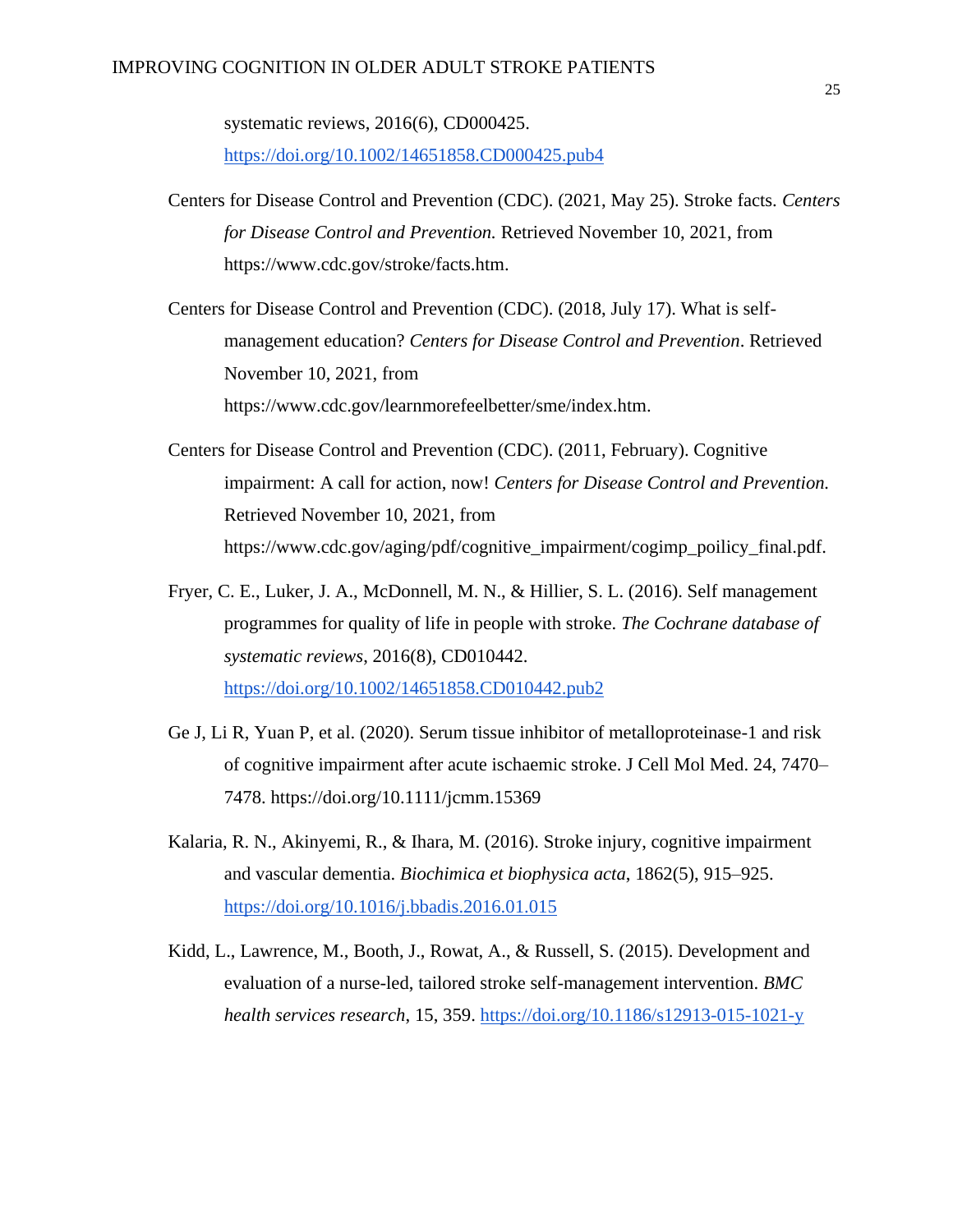- Lorenzl, S., De Pasquale, G, Segal, A.Z., Beal, M.F. (2003). Dysregulation of the levels of matrix metalloproteinases and tissue inhibitors of matrix metalloproteinases in the early phase of cerebral ischemia. Stroke. 34, e37-e38.
- Mayo Clinic (2021, February 9). Stroke. *Mayo Foundation for Medical Education and Research*. Retrieved November 10, 2021, from
- https://www.mayoclinic.org/diseases-conditions/stroke/symptoms-causes/syc-20350113#:~:text=Ischemic%20 stroke%20 occurs%20when%20a,most%20 common%20type%20of%20stroke.
- Merriman, N. A., Sexton, E., McCabe, G., Walsh, M. E., Rohde, D., Gorman, A., Jeffares, I., Donnelly, N. A., Pender, N., Williams, D. J., Horgan, F., Doyle, F., Wren, M. A., Bennett, K. E., & Hickey, A. (2019). Addressing cognitive impairment following stroke: systematic review and meta-analysis of nonrandomised controlled studies of psychological interventions. *BMJ open*, 9(2), e024429.<https://doi.org/10.1136/bmjopen-2018-024429>
- National Institute of Aging (2020). Cognitive health and older adults. *National Institute of Health. United States Department of Health & Human Services.*  https://www.nia.nih.gov/health/cognitive-health-and-older-adults
- Oberlin, L. E., Waiwood, A. M., Cumming, T. B., Marsland, A. L., Bernhardt, J., & Erickson, K. I. (2017). Effects of Physical Activity on Poststroke Cognitive Function: A Meta-Analysis of Randomized Controlled Trials. *Stroke*, 48(11), 3093–3100..<https://doi.org/10.1161/STROKEAHA.117.017319>
- Perry, W., Lacritz, L., Roebuck-Spencer, T., Silver, C., Denney, R. L., Meyers, J., McConnel, C. E., Pliskin, N., Adler, D., Alban, C., Bondi, M., Braun, M., Cagigas, X., Daven, M., Drozdick, L., Foster, N. L., Hwang, U., Ivey, L., Iverson, G., Kramer, J., … Golden, T. (2018). Population Health Solutions for Assessing Cognitive Impairment in Geriatric Patients. *Archives of clinical neuropsychology : the official journal of the National Academy of Neuropsychologists*, 33(6), 655–675.<https://doi.org/10.1093/arclin/acy052>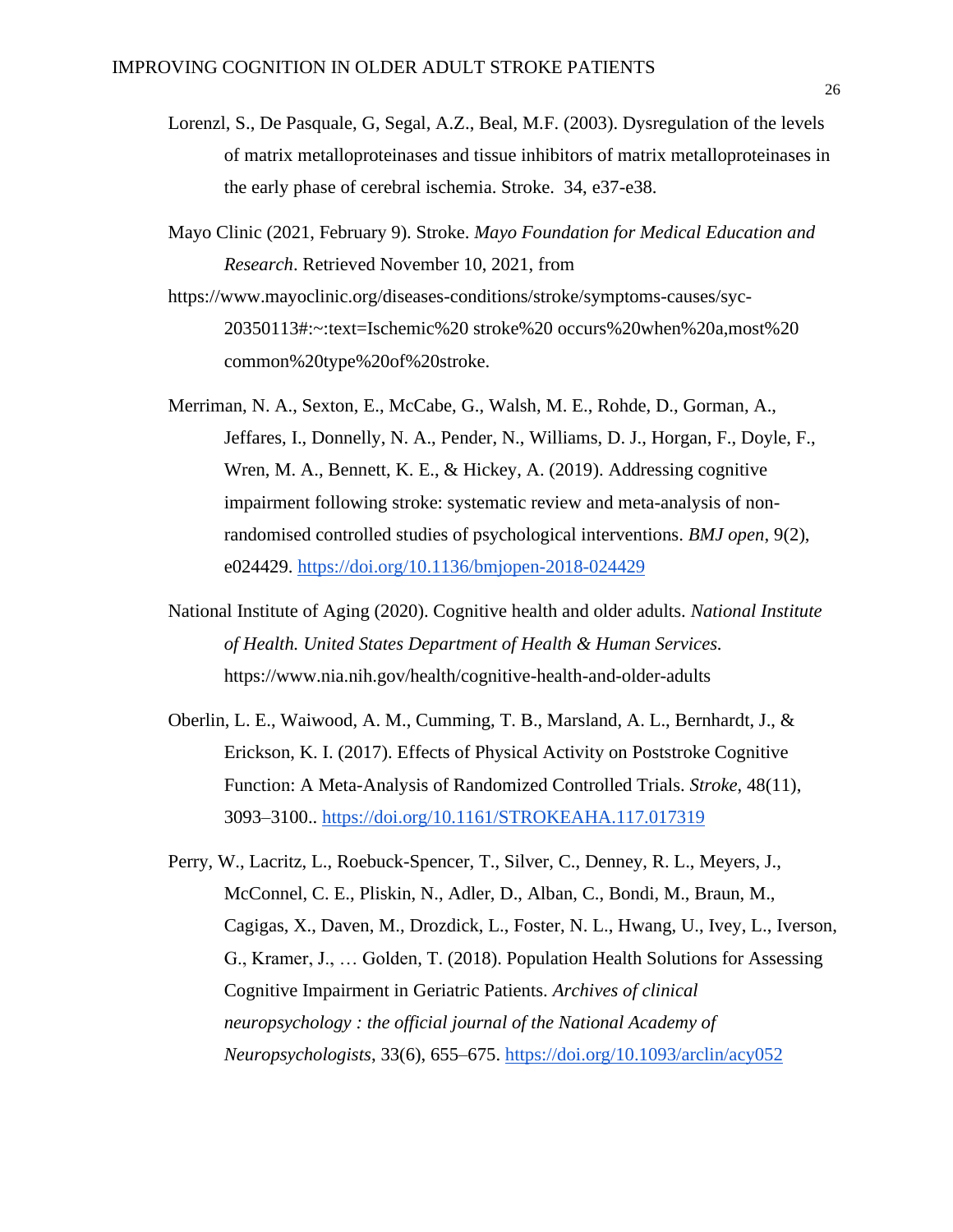- Yeh, T. T., Wu, C. Y., Hsieh, Y. W., Chang, K. C., Lee, L. C., Hung, J. W., Lin, K. C., Teng, C. H., & Liao, Y. H. (2017). Synergistic effects of aerobic exercise and cognitive training on cognition, physiological markers, daily function, and quality of life in stroke survivors with cognitive decline: study protocol for a randomized controlled trial. *Trials*, 18(1), 405.<https://doi.org/10.1186/s13063-017-2153-7>
- Younas, A., & amp; Sommer, J. (2015). Integrating Nursing Theory and Process Into Practice; Virginia Henderson's Need Theory. *International Journal of Care Sciences*. Retrieved November 8, 2021, from http://www.internationaljournalofcaringsciences.org/docs/23\_ahtisham.pdf.
- Zuo, L., Dong, Y., Zhu, R., Jin, Z., Li, Z., Wang, Y., Zhao, X., Sachdev, P., Zhang, W., & Wang, Y. (2016). Screening for cognitive impairment with the Montreal Cognitive Assessment in Chinese patients with acute mild stroke and transient ischaemic attack: a validation study. *BMJ open*, 6(7), e011310. <https://doi.org/10.1136/bmjopen-2016-011310>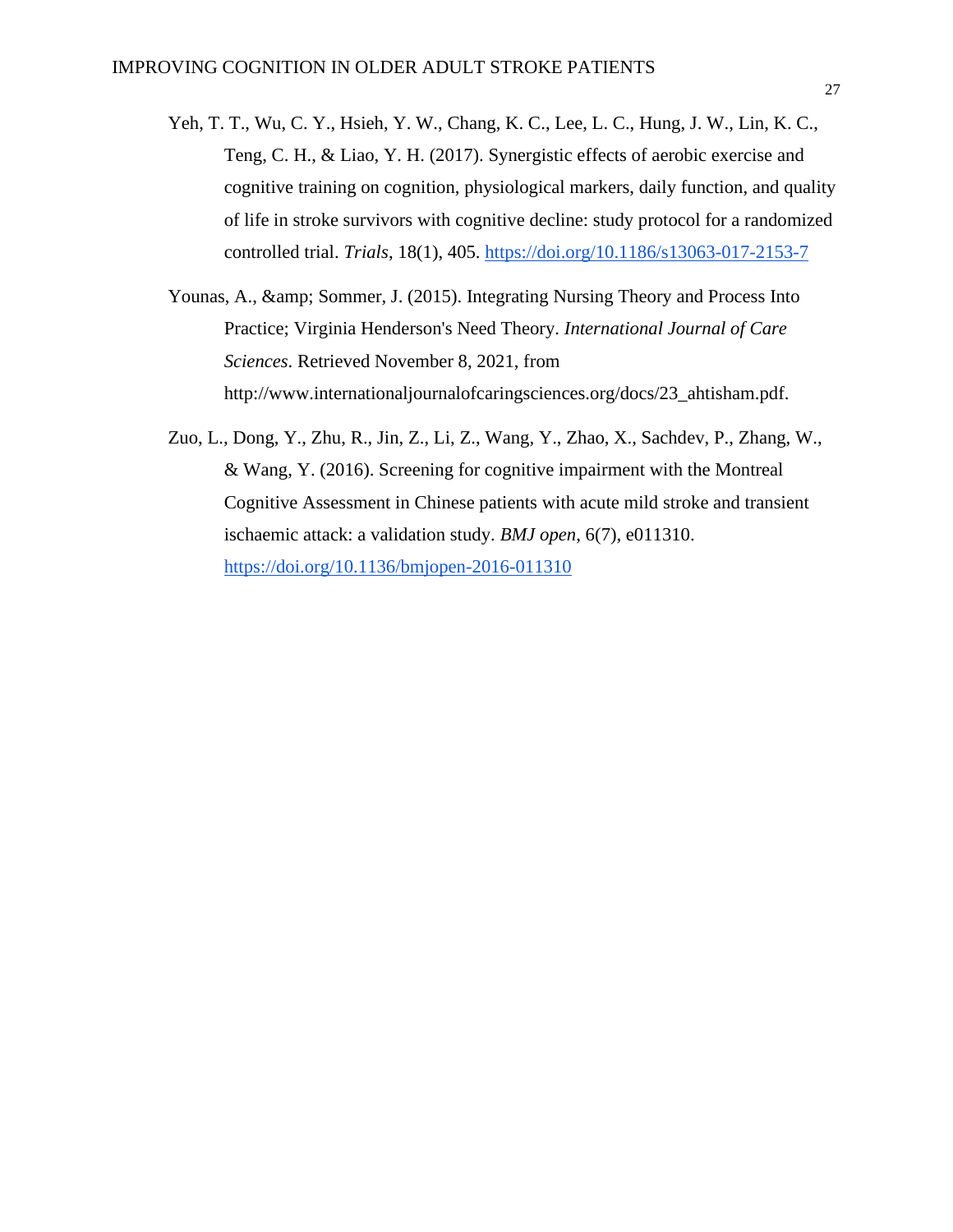<span id="page-28-0"></span>

| <b>Authors / Citation</b>                                                                                                                                                                                                                                                        | Purpose /<br>Objective of<br><b>Study</b>                                                                     | Sample -<br><b>Population</b><br>of interest                                                                                               | <b>Study Design</b>                                           | <b>Study Methods</b>                                                                                                                                                                                              | <b>Major Finding(s)</b>                                                                                                                                                                                                                                                                                                                               | <b>Strengths</b>                                                                                                                                            | <b>Limitations</b>                                                                                                                                                                                   |
|----------------------------------------------------------------------------------------------------------------------------------------------------------------------------------------------------------------------------------------------------------------------------------|---------------------------------------------------------------------------------------------------------------|--------------------------------------------------------------------------------------------------------------------------------------------|---------------------------------------------------------------|-------------------------------------------------------------------------------------------------------------------------------------------------------------------------------------------------------------------|-------------------------------------------------------------------------------------------------------------------------------------------------------------------------------------------------------------------------------------------------------------------------------------------------------------------------------------------------------|-------------------------------------------------------------------------------------------------------------------------------------------------------------|------------------------------------------------------------------------------------------------------------------------------------------------------------------------------------------------------|
| Brady, M. C., Kelly, H.,<br>Godwin, J., Enderby, P., &<br>Campbell, P. (2016).<br>Speech and language<br>therapy for aphasia<br>following stroke. The<br>Cochrane database of<br>systematic reviews,<br>2016(6), CD000425.<br>https://doi.org/10.1002/146<br>51858.CD000425.pub4 | To assess the<br>effects of<br>speech and<br>language<br>therapy (SLT)<br>for aphasia<br>following<br>stroke. | 57 studies<br>involving<br>3002<br>participants<br>with aphasia;<br>reviewed all<br>SLT types,<br>regimens, and<br>methods of<br>delivery. | Systematic<br>Review of<br>randomized<br>controlled<br>trials | Randomised<br>controlled trials<br>comparing SLT<br>vs. no SLT;<br>social support or<br>stimulation; or<br>another SLT<br>intervention<br>(difference in<br>duration,<br>intensity,<br>frequency,<br>methodology) | Study provides<br>evidence of the<br>effectiveness of<br>SLT for people<br>with aphasia<br>following stroke<br>in terms of<br>improved<br>functional<br>communication,<br>reading, writing,<br>and expressive<br>language<br>compared with no<br>therapy. Therapy<br>at high intensity,<br>high dose, or over<br>a longer period<br>may be beneficial | Including<br>different types<br>and variations of<br>SLT for the<br>participants<br>really<br>emphasized its<br>effectiveness for<br>those with<br>aphasia. | Key quality<br>features were<br>only reported<br>by half of the<br>latest trials,<br>unclear<br>whether it<br>was a result<br>of poorly<br>conducted<br>studies or<br>poorly<br>reported<br>studies. |

# Appendix: Literature Review Table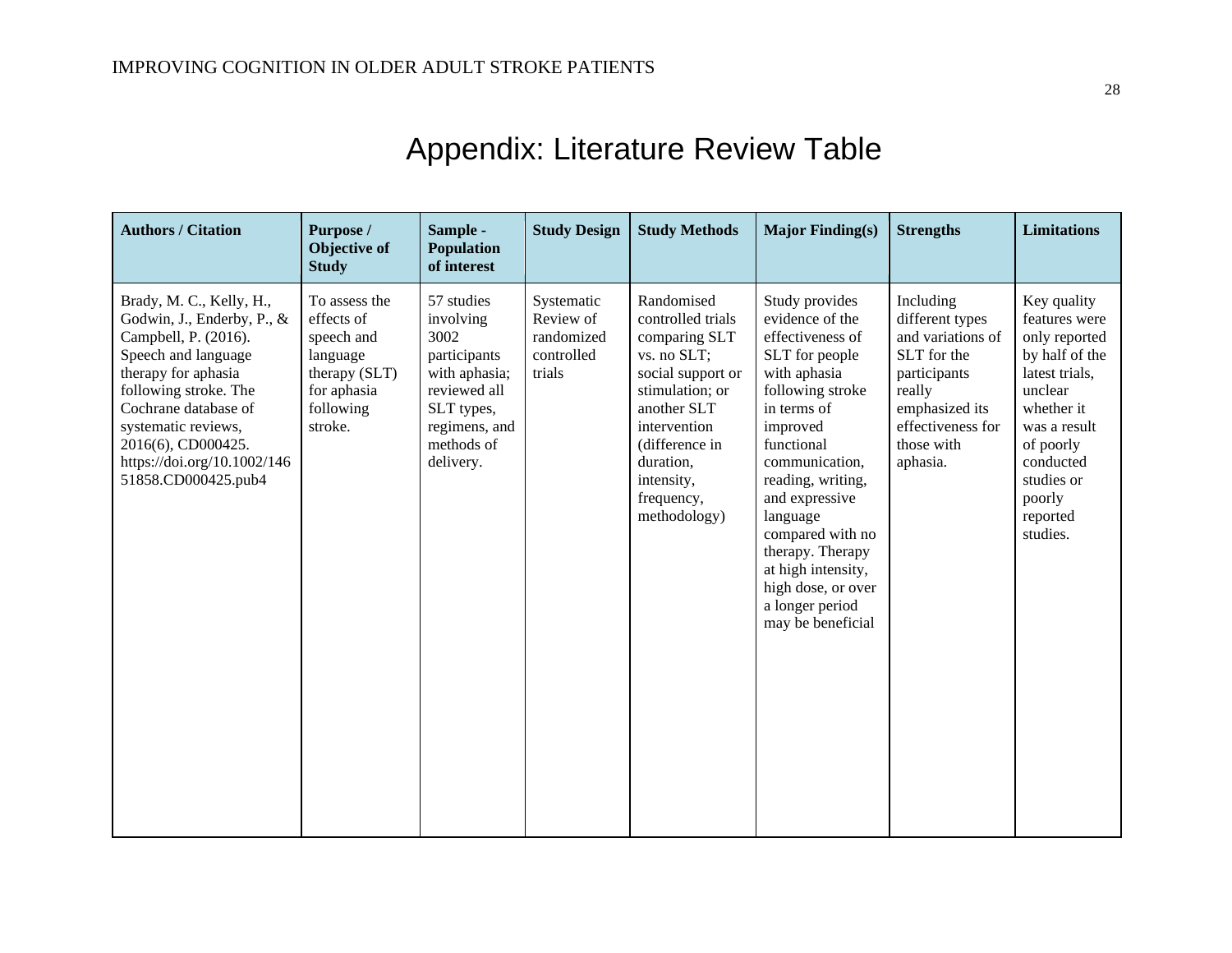| Fryer, C. E., Luker, J. A.,<br>McDonnell, M. N., &<br>Hillier, S. L. (2016). Self<br>management programmes<br>for quality of life in people<br>with stroke. The Cochrane<br>database of systematic<br>reviews, 2016(8),<br>CD010442.<br>https://doi.org/10.1002/146<br>51858.CD010442.pub2                                                                                | To assess the<br>effects of self<br>management<br>interventions on<br>the quality of<br>adults with<br>stroke who are<br>living in the<br>community,<br>compared with<br>inactive or<br>active (usual<br>care) control<br>interventions. | 1863<br>participants;<br>studies of<br>adults $(18+$<br>yrs and older)<br>with stroke<br>living in the<br>community<br>who received<br>self-<br>management<br>interventions | Meta-analysis<br>and<br>systematic<br>review;<br>Randomized<br>controlled<br>trials | 14 studies<br>involving 1863<br>participants that<br>looked at the<br>benefits of the<br>management<br>programs for<br>people with<br>stroke; conducted<br>in a variety of<br>countries in a<br>variety of<br>formats (groups,<br>individually),<br>and varying time<br>periods. | Self-management<br>interventions were<br>effective in<br>improving quality<br>of life.                                                                                                                                                  | Study tested<br>across many<br>different types of<br>participants, no<br><b>bias</b>                                                                                        | Highly<br>variable<br>results since<br>the study was<br>done in<br>various<br>countries,<br>over a large<br>group of<br>participants<br>with a huge<br>age range,<br>and various<br>genders. |
|---------------------------------------------------------------------------------------------------------------------------------------------------------------------------------------------------------------------------------------------------------------------------------------------------------------------------------------------------------------------------|------------------------------------------------------------------------------------------------------------------------------------------------------------------------------------------------------------------------------------------|-----------------------------------------------------------------------------------------------------------------------------------------------------------------------------|-------------------------------------------------------------------------------------|----------------------------------------------------------------------------------------------------------------------------------------------------------------------------------------------------------------------------------------------------------------------------------|-----------------------------------------------------------------------------------------------------------------------------------------------------------------------------------------------------------------------------------------|-----------------------------------------------------------------------------------------------------------------------------------------------------------------------------|----------------------------------------------------------------------------------------------------------------------------------------------------------------------------------------------|
| Ge, J., Li, R., Yuan, P.,<br>Che, B., Bu, X., Shao, H.,<br>Xu, T., Ju, Z., Zhang, J.,<br>Zhang, Y., & Zhong, C.<br>(2020). Serum tissue<br>inhibitor of<br>metalloproteinase-1 and<br>risk of cognitive<br>impairment after acute<br>ischaemic stroke. Journal<br>of cellular and molecular<br>medicine, 24(13), 7470-<br>7478.<br>https://doi.org/10.1111/jcm<br>m.15369 | Purpose was to<br>prospectively<br>investigate the<br>relationship<br>between serum<br>TIMP-1 with<br>post-stroke<br>cognitive<br>impairment                                                                                             | 598 ischemic<br>stroke<br>patients from<br>seven<br>participating<br>hospitals were<br>included.                                                                            | Meta-<br>analysis;<br>randomized<br>controlled<br>trial                             | Patients were<br>assessed based<br>on fasting blood<br>samples, blood<br>pressures, the use<br>of the Mini-<br><b>Mental State</b><br>Examination and<br>the Montreal<br>Cognitive<br>Assessment at 3<br>months of being<br>a part of the<br>study                               | When the<br>participants were<br>assessed, 316 of<br>the 598 included<br>had cognitive<br>impairment after 3<br>months. The study<br>found an<br>association<br>between higher<br>TIMP-1 levels and<br>the cognitive<br>impairment rate | The study<br>demonstrated the<br>importance of<br>testing<br>biomarkers in<br>order to identify<br>and diagnose<br>cognitive<br>function deficits<br>following a<br>stroke. | The study was<br>done on<br>patients in<br>China, so the<br>findings may<br>not be able to<br>be applied<br>across<br>different<br>populations.                                              |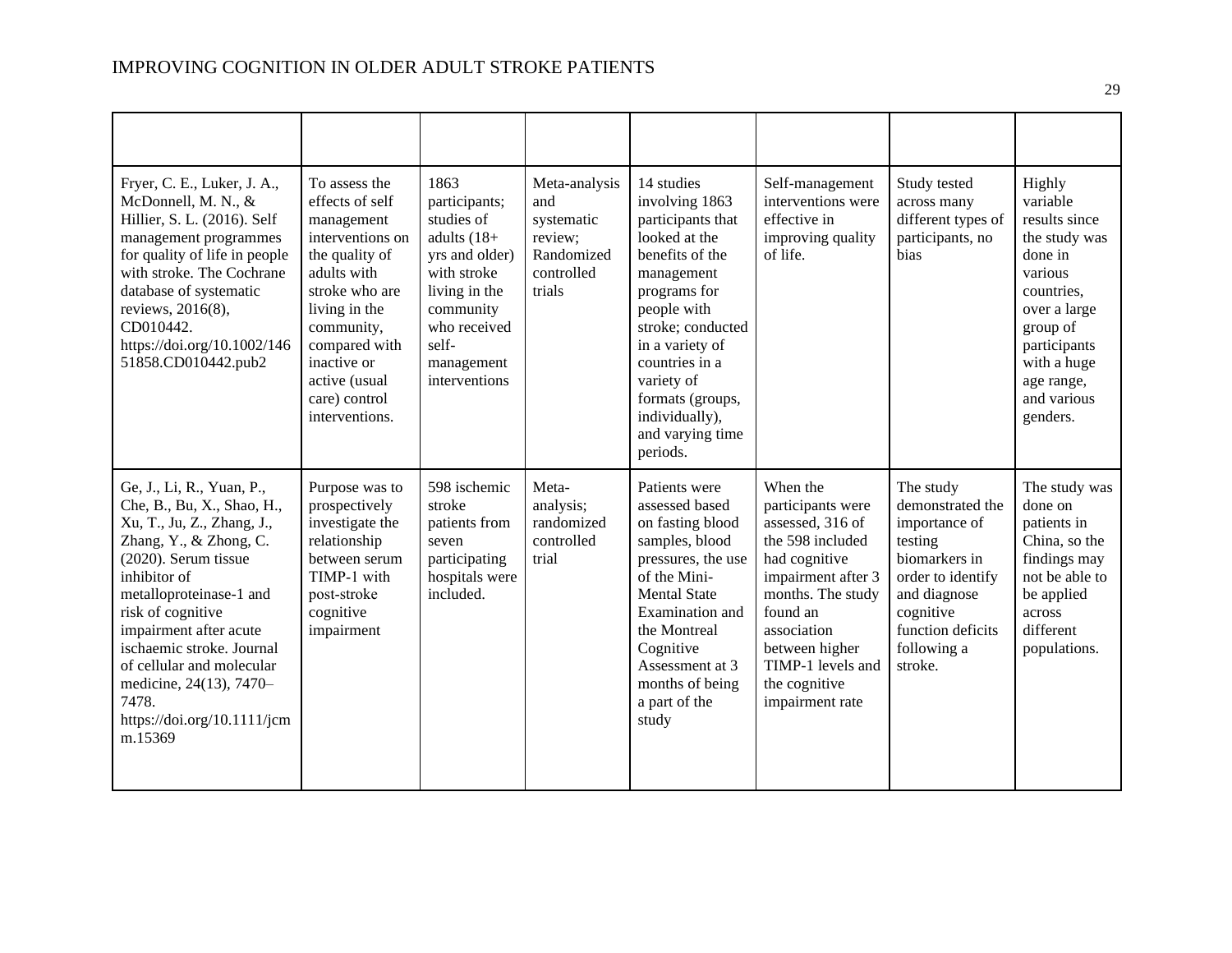### IMPROVING COGNITION IN OLDER ADULT STROKE PATIENTS

| Kidd, L., Lawrence, M.,<br>Booth, J., Rowat, A., &<br>Russell, S. (2015).<br>Development and<br>evaluation of a nurse-led,<br>tailored stroke self-<br>management intervention.<br><b>BMC</b> health services<br>research, 15, 359.<br>https://doi.org/10.1186/s12<br>$913 - 015 - 1021 - y$ | To develop a<br>stroke self-<br>management<br>intervention that<br>could be<br>tailored towards<br>stroke<br>survivors' self-<br>management<br>needs, goals and<br>levels of<br>activation, in<br>the first year<br>post-stroke. | 26 stroke<br>survivors,<br>3-12 months<br>post stroke<br>16 stroke<br>nurses | Mixed<br>methods,<br>Quantitative<br>and<br>Qualitative<br>Study | Nurses and<br>stroke survivors<br>work in<br>partnership using<br>a structured self-<br>management<br>assessment<br>questionnaire<br>(The PAM) and a<br>process of goal-<br>setting. Figure 1<br>depicts the<br>intervention<br>elements and<br>processes. | Majority of<br>participants<br>$(n = 17, 85\%)$<br>reported high<br>scores on the<br>PAM, the<br>individual<br>narratives from<br>the interviews<br>often suggested<br>that individuals<br>did not necessarily<br>perceive<br>themselves as<br>having<br>responsibility for,<br>and confidence<br>and knowledge to<br>engage in, their<br>self-management,<br>particularly in<br>times of stress,<br>illness or anxiety.<br>This finding<br>highlights that<br>specific needs are<br>perhaps not being<br>addressed, and<br>would be missed<br>if nursing input<br>was guided only<br>by the total PAM<br>score/activation<br>scale. | One of the first<br>studies to include<br>both stroke<br>patients and<br>nurses in<br>development of<br>intervention<br>plans and support<br>for a community<br>setting. | Inadequate<br>documentatio<br>n of the<br>success of the<br>interventions;<br>only included<br>a small<br>sample size of<br>stroke<br>survivors and<br>nurses so high<br>possibility of<br>bias and the<br>results cannot<br>be applied for<br>the whole<br>population. |
|----------------------------------------------------------------------------------------------------------------------------------------------------------------------------------------------------------------------------------------------------------------------------------------------|----------------------------------------------------------------------------------------------------------------------------------------------------------------------------------------------------------------------------------|------------------------------------------------------------------------------|------------------------------------------------------------------|------------------------------------------------------------------------------------------------------------------------------------------------------------------------------------------------------------------------------------------------------------|--------------------------------------------------------------------------------------------------------------------------------------------------------------------------------------------------------------------------------------------------------------------------------------------------------------------------------------------------------------------------------------------------------------------------------------------------------------------------------------------------------------------------------------------------------------------------------------------------------------------------------------|--------------------------------------------------------------------------------------------------------------------------------------------------------------------------|-------------------------------------------------------------------------------------------------------------------------------------------------------------------------------------------------------------------------------------------------------------------------|
| Oberlin, L. E., Waiwood,                                                                                                                                                                                                                                                                     | Evaluate the                                                                                                                                                                                                                     | 736                                                                          | Randomized                                                       | Studies selected                                                                                                                                                                                                                                           | Significant                                                                                                                                                                                                                                                                                                                                                                                                                                                                                                                                                                                                                          | Successful in                                                                                                                                                            | Information                                                                                                                                                                                                                                                             |
| A. M., Cumming, T. B.,                                                                                                                                                                                                                                                                       | effects of                                                                                                                                                                                                                       | participants                                                                 | controlled                                                       | with following                                                                                                                                                                                                                                             | positive effect of                                                                                                                                                                                                                                                                                                                                                                                                                                                                                                                                                                                                                   | testing various                                                                                                                                                          | on allocation                                                                                                                                                                                                                                                           |

30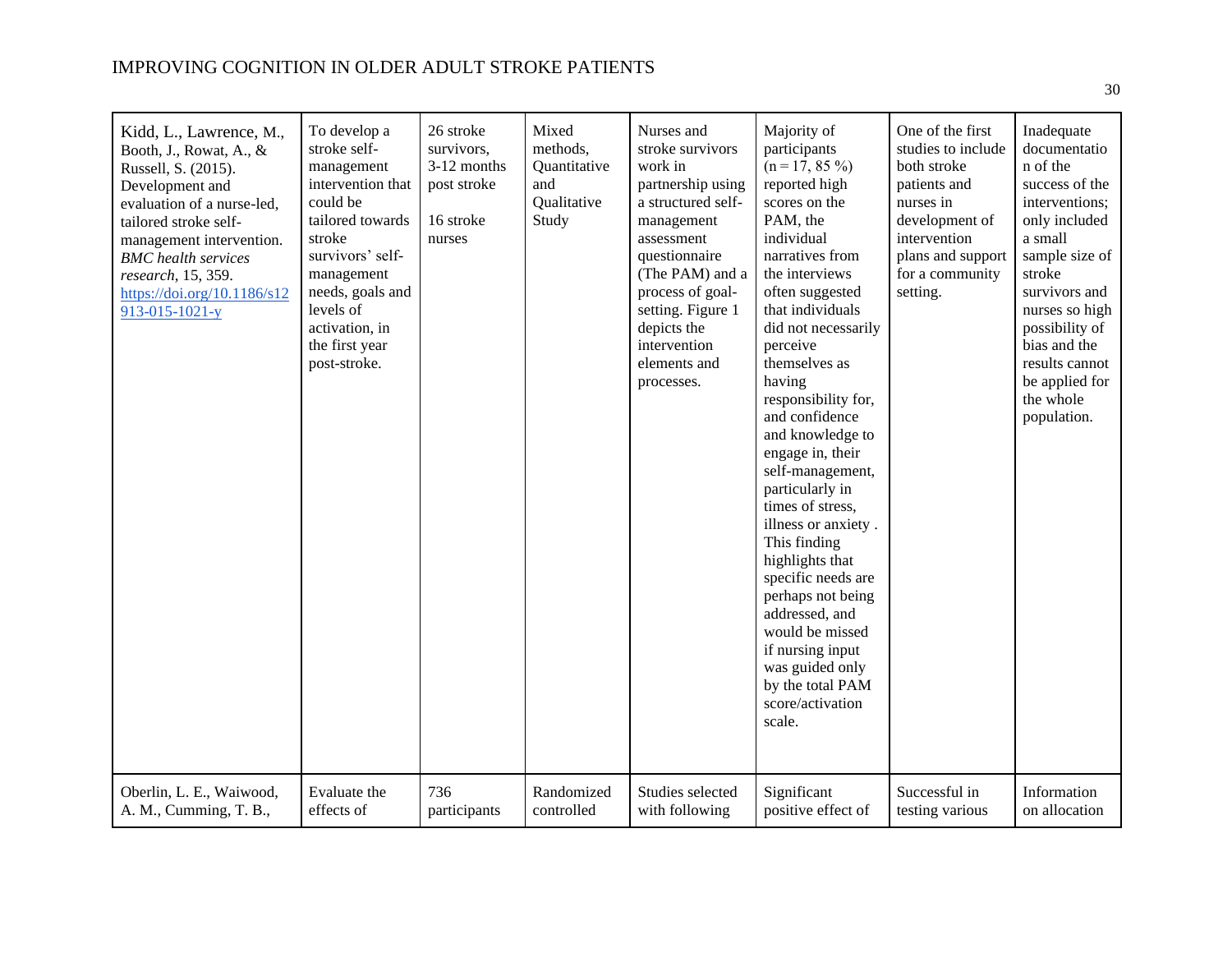| Marsland, A. L.,<br>Bernhardt, J., & Erickson,<br>K. I. (2017). Effects of<br>Physical Activity on<br>Poststroke Cognitive<br>Function: A Meta-Analysis<br>of Randomized Controlled<br>Trials. Stroke, 48(11),<br>3093-3100.<br>https://doi.org/10.1161/ST<br>ROKEAHA.117.017319                                          | physical activity<br>(PA) training on<br>cognitive<br>function<br>poststroke and<br>identify<br>intervention and<br>sample<br>characteristics<br>that may<br>moderate<br>treatment<br>effects. | who were<br>stroke<br>survivors                                                                     | trials<br>examining the<br>association<br>between<br>structured PA<br>training and<br>cognitive<br>performance<br>post stroke | criteria: (1)<br>recruitment of<br>stroke survivors<br>18 years or older,<br>(2) randomized<br>controlled trials<br>that included a<br>clearly defined<br>control condition<br>and an<br>experimental<br>condition that<br>included a<br>component<br>aimed to increase<br>PA, (3) duration<br>of training over 4<br>weeks, $(4)$<br>included a<br>validated<br>neuropsychologi<br>cal test of<br>cognition with<br>data reported at<br>baseline and post<br>intervention. | PA training on<br>cognition post<br>stroke with small<br>to moderate<br>treatment effects<br>apparent even in<br>the chronic stroke<br>phases. | PA<br>methodologies                                                                                                                                                                         | concealment<br>was not<br>reported in<br>50%, and<br>blinding of<br>participants<br>and study<br>assessors was<br>not reported<br>in 57% and<br>21% of trials |
|---------------------------------------------------------------------------------------------------------------------------------------------------------------------------------------------------------------------------------------------------------------------------------------------------------------------------|------------------------------------------------------------------------------------------------------------------------------------------------------------------------------------------------|-----------------------------------------------------------------------------------------------------|-------------------------------------------------------------------------------------------------------------------------------|----------------------------------------------------------------------------------------------------------------------------------------------------------------------------------------------------------------------------------------------------------------------------------------------------------------------------------------------------------------------------------------------------------------------------------------------------------------------------|------------------------------------------------------------------------------------------------------------------------------------------------|---------------------------------------------------------------------------------------------------------------------------------------------------------------------------------------------|---------------------------------------------------------------------------------------------------------------------------------------------------------------|
| Zuo, L., Dong, Y., Zhu, R.,<br>Jin, Z., Li, Z., Wang, Y.,<br>Zhao, X., Sachdev, P.,<br>Zhang, W., & Wang, Y.<br>(2016). Screening for<br>cognitive impairment with<br>the Montreal Cognitive<br>Assessment in Chinese<br>patients with acute mild<br>stroke and transient<br>ischaemic attack: a<br>validation study. BMJ | Establish the<br>cut-off point of<br>the Montreal<br>Cognitive<br>Assessment<br>(MoCA-<br>Beijing) in<br>screening for<br>cognitive<br>impairment<br>within 2 weeks<br>of mild stroke          | 80 acute mild<br>ischaemic<br>stroke<br>patients and<br><b>22 TIA</b><br>patients were<br>recruited | Non-<br>randomized<br>controlled<br>trial                                                                                     | Non-randomized<br>controlled trial<br>where A formal<br>battery of<br>neuropsychologi<br>cal tests in line<br>with the National<br>Institute of<br>Neurological<br>Disorders and<br>Stroke and the<br>Canadian Stroke                                                                                                                                                                                                                                                      | More than half of<br>the sample had<br>cognitive<br>impairment as<br>determined by the<br>formal battery of<br>neuropsychologic<br>al tests.   | Established the<br>cut-off point of a<br>cognitive<br>screening<br>instrument<br>(Montreal<br>Cognitive<br>Assessment<br>(MoCA)-Beijing)<br>against a 'gold<br>standard'<br>neuropsychologi | Small,<br>controlled,<br>non-<br>randomized<br>sample size,<br>high risk for<br>bias                                                                          |

31